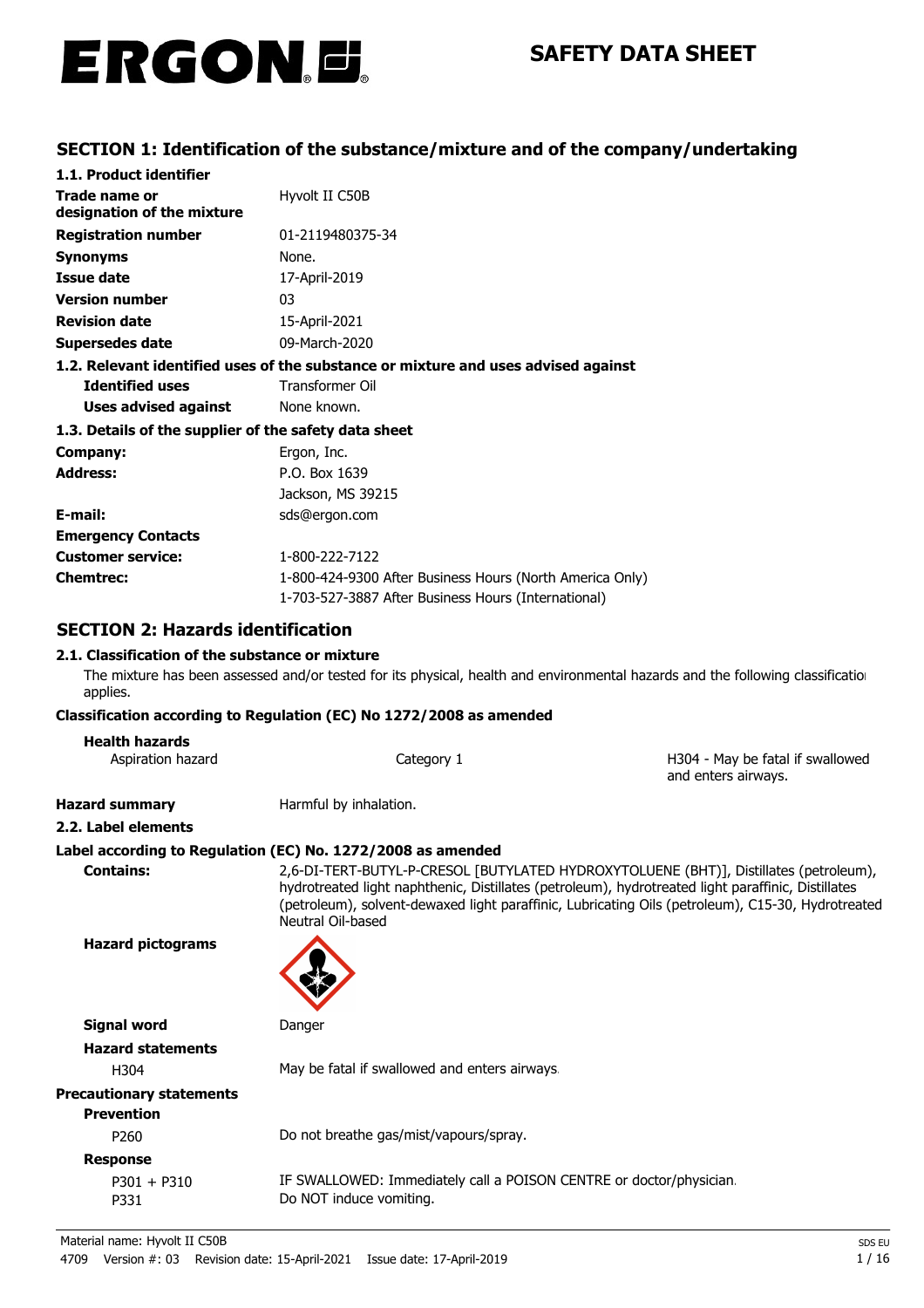| <b>Storage</b>                                                          |                   |                                                       |                                                                                                    |              |              |
|-------------------------------------------------------------------------|-------------------|-------------------------------------------------------|----------------------------------------------------------------------------------------------------|--------------|--------------|
| P405                                                                    | Store locked up.  |                                                       |                                                                                                    |              |              |
| <b>Disposal</b>                                                         |                   |                                                       |                                                                                                    |              |              |
| P501                                                                    |                   | See section 13 of this SDS for disposal instructions. | Dispose of contents/container in accordance with local/regional/national/international regulations |              |              |
| Supplemental label<br><b>information</b>                                | None.             |                                                       |                                                                                                    |              |              |
| 2.3. Other hazards                                                      | None known.       |                                                       |                                                                                                    |              |              |
| <b>SECTION 3: Composition/information on ingredients</b>                |                   |                                                       |                                                                                                    |              |              |
| 3.2. Mixtures                                                           |                   |                                                       |                                                                                                    |              |              |
| <b>General information</b>                                              |                   |                                                       |                                                                                                    |              |              |
| <b>Chemical name</b>                                                    | $\frac{0}{0}$     | CAS-No. / EC<br>No.                                   | <b>REACH Registration No. Index No.</b>                                                            |              | <b>Notes</b> |
| Distillates (petroleum), hydrotreated<br>light naphthenic               | $25,0 -$<br>99,9  | 64742-53-6<br>265-156-6                               | 01-2119480375-34                                                                                   | 649-466-00-2 |              |
| <b>Classification:</b>                                                  | Asp. Tox. 1; H304 |                                                       |                                                                                                    |              |              |
| Lubricating Oils (petroleum), C15-30,<br>Hydrotreated Neutral Oil-based | $0 - 50$          | 72623-86-0<br>276-737-9                               | 01-2119474878-16                                                                                   | 649-482-00-X |              |
| <b>Classification:</b>                                                  | Carc. 1B:H350     |                                                       |                                                                                                    |              |              |

**Classification:** Carc. 1B;H350 L

**Classification:** Asp. Tox. 1;H304, Carc. 1B;H350 **Limitation Limitation Limitation L** 

265-158-7

64742-56-9 265-159-2

204-881-4

for total polycyclic aromatic compound (PAC) using IP 346.

64742-55-8 01-2119487077-29

01-2119565113-46

Note L - Not classified as a carcinogen. Meets EU requirement of less than 3% (w/w) DMSO extract

Move to fresh air. Oxygen or artificial respiration if needed. IF exposed or concerned: Get medical

Wash contact areas with soap and water. Remove contaminated clothing. Launder contaminated clothing before reuse. If skin irritation or an allergic skin reaction develops, get medical attention.

Do NOT induce vomiting. If vomiting occurs naturally, have victim lean forward to reduce risk of

Distillates (petroleum), hydrotreated  $0 - 45$   $64742-55-8$   $01-2119487077-29$   $649-468-00-3$ 

Distillates (petroleum),  $0 - 10$  64742-56-9 - 649-469-00-9

0 - 45

 $0 - 10$ 

 $< 0.3$ 

light paraffinic

(BHT)]

**Composition comments**

**Inhalation**

**Skin contact**

**Ingestion**

**acute and delayed**

**needed**

**symptoms and effects, both**

**immediate medical attention and special treatment**

solvent-dewaxed light paraffinic

[BUTYLATED HYDROXYTOLUENE

**SECTION 4: First aid measures**

**4.1. Description of first aid measures**

**Classification:** Aquatic Chronic 1;H410

**4.2. Most important** Defatting of the skin.

**4.3. Indication of any** Treat symptomatically.

**SECTION 5: Firefighting measures**

 $2.6-DI-TERT-BUTYL-P-CRESOL  $< 0.3$  128-37-0$ 

**General information Contact physician if discomfort continues.** 

advice/attention.

**Eve contact** Flush thoroughly with water. If irritation occurs, get medical assistance.

aspiration. Call a poison control centre immediately.

| General fire hazards              | No unusual fire or explosion hazards noted. Flammability Class: Combustible IIIB                                                                |
|-----------------------------------|-------------------------------------------------------------------------------------------------------------------------------------------------|
| 5.1. Extinguishing media          |                                                                                                                                                 |
| Suitable extinguishing<br>media   | Halon. Dry chemicals. Foam. Carbon dioxide (CO2). Water spray or fog. Do not use water jet as an<br>extinguisher, as this will spread the fire. |
| Unsuitable extinguishing<br>media | Do not use a solid water stream as it may scatter and spread fire.                                                                              |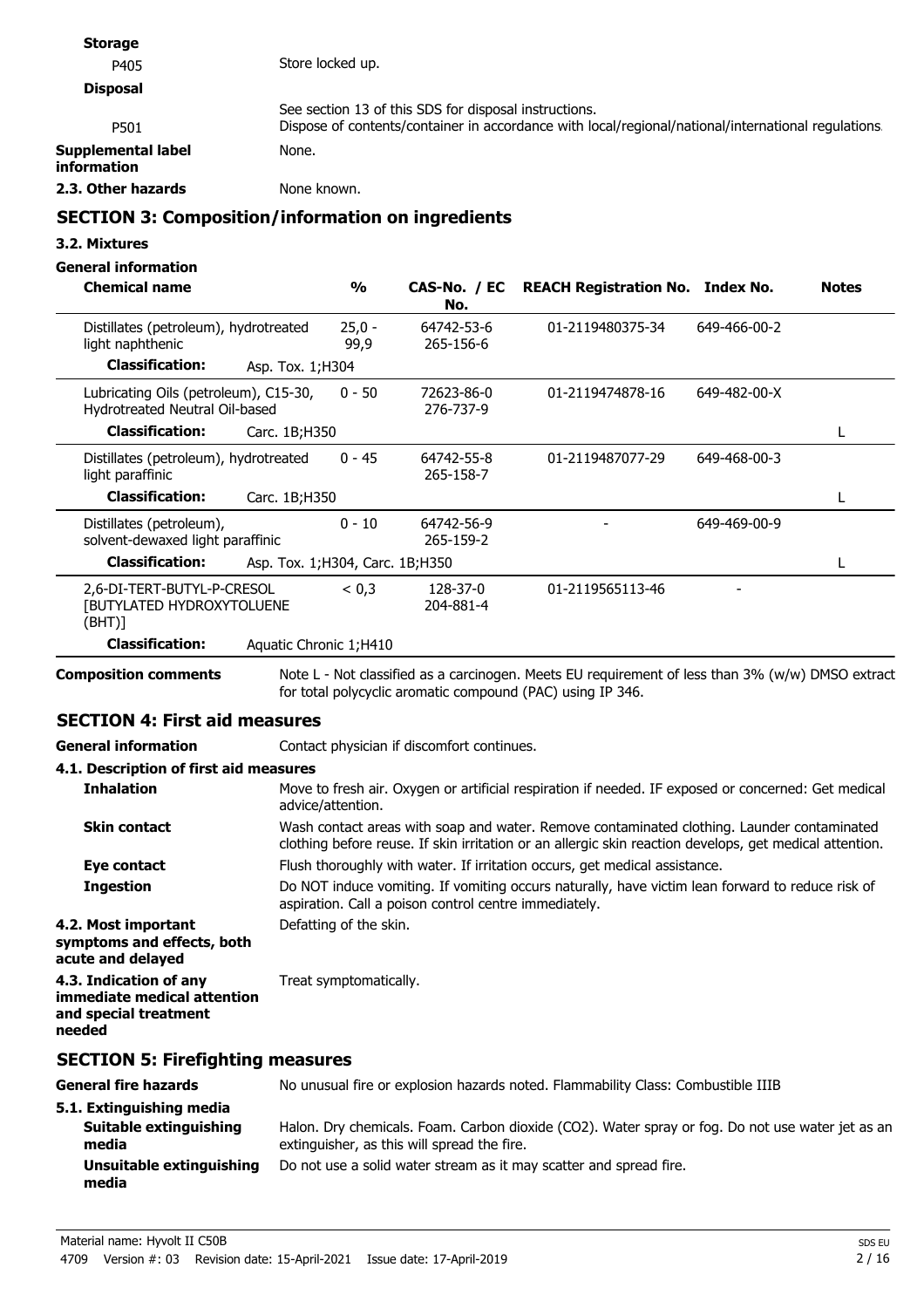| 5.3. Advice for firefighters                               |                                                                                                                                                                                                                                                                                                            |
|------------------------------------------------------------|------------------------------------------------------------------------------------------------------------------------------------------------------------------------------------------------------------------------------------------------------------------------------------------------------------|
| <b>Special protective</b><br>equipment for<br>firefighters | Wear full protective clothing, including helmet, self-contained positive pressure or pressure demand<br>breathing apparatus, protective clothing and face mask.                                                                                                                                            |
| <b>Special fire fighting</b><br>procedures                 | Cool containers exposed to flames with water until well after the fire is out. Firefighters must use<br>standard protective equipment including flame retardant coat, helmet with face shield, gloves,<br>rubber boots, and in enclosed spaces, SCBA. Use pressurised air mask if product is involved in a |

# **SECTION 6: Accidental release measures**

### **6.1. Personal precautions, protective equipment and emergency procedures**

fire.

| For non-emergency<br>personnel                               | Keep unnecessary personnel away. Local authorities should be advised if significant spillages cannot<br>be contained. Wear appropriate protective equipment and clothing during clean-up. Do not touch<br>damaged containers or spilled material unless wearing appropriate protective clothing.                                                                                             |
|--------------------------------------------------------------|----------------------------------------------------------------------------------------------------------------------------------------------------------------------------------------------------------------------------------------------------------------------------------------------------------------------------------------------------------------------------------------------|
| For emergency<br>responders                                  | Keep unnecessary personnel away. Use personal protection recommended in Section 8 of the SDS.                                                                                                                                                                                                                                                                                                |
| 6.2. Environmental<br>precautions                            | Prevent further leakage or spillage if safe to do so. Prevent entry into waterways, sewer, basements<br>or confined areas. Avoid discharge to the aquatic environment. Contact local authorities in case of<br>spillage to drain/aquatic environment. Avoid discharge into drains, water courses or onto the<br>ground.                                                                      |
| 6.3. Methods and material for<br>containment and cleaning up | Large Spills: ELIMINATE all ignition sources (no smoking, flares, sparks or flames in immediate<br>area). Stop the flow of material, if this is without risk. Dike the spilled material, where this is<br>possible. Cover with plastic sheet to prevent spreading. Absorb in vermiculite, dry sand or earth and<br>place into containers. Following product recovery, flush area with water. |
|                                                              | Small Spills: Wipe up with absorbent material (e.g. cloth, fleece). Clean surface thoroughly to<br>remove residual contamination.                                                                                                                                                                                                                                                            |
|                                                              | Never return spills in original containers for re-use.                                                                                                                                                                                                                                                                                                                                       |
| 6.4. Reference to other<br>sections                          | For personal protection, see section 8. For waste disposal, see section 13.                                                                                                                                                                                                                                                                                                                  |
|                                                              |                                                                                                                                                                                                                                                                                                                                                                                              |

# **SECTION 7: Handling and storage**

| 7.1. Precautions for safe<br>handling                                          | Do not breathe dust/fume/gas/mist/vapours/spray. Wash hands after handling and before eating.<br>Avoid prolonged exposure. All handling to take place in well-ventilated area. Shower after work.<br>Remove and wash contaminated clothing promptly. |
|--------------------------------------------------------------------------------|------------------------------------------------------------------------------------------------------------------------------------------------------------------------------------------------------------------------------------------------------|
| 7.2. Conditions for safe<br>storage, including any<br><i>incompatibilities</i> | Store locked up. Keep away from heat, sparks and open flame.                                                                                                                                                                                         |
| 7.3. Specific end use(s)                                                       | Not available.                                                                                                                                                                                                                                       |

# **SECTION 8: Exposure controls/personal protection**

### **8.1. Control parameters**

# **Occupational exposure limits**

| Austria. MAK List, OEL Ordinance (GwV), BGBI. II, no. 184/2001<br><b>Components</b>    | <b>Type</b> | Value         |                     |
|----------------------------------------------------------------------------------------|-------------|---------------|---------------------|
| 2,6-DI-TERT-BUTYL-P-CRES<br>OL [BUTYLATED]<br>HYDROXYTOLUENE (BHT)]<br>(CAS 128-37-0)  | <b>MAK</b>  | $10$ mg/m $3$ |                     |
| <b>Belgium. Exposure Limit Values.</b>                                                 |             |               |                     |
| <b>Material</b>                                                                        | <b>Type</b> | <b>Value</b>  | <b>Form</b>         |
| Hyvolt II C50B                                                                         | <b>STEL</b> | $10$ mg/m $3$ | Mist.               |
|                                                                                        | <b>TWA</b>  | 5 mg/m $3$    | Mist.               |
| <b>Components</b>                                                                      | <b>Type</b> | <b>Value</b>  | <b>Form</b>         |
| 2,6-DI-TERT-BUTYL-P-CRES<br>OL [BUTYLATED<br>HYDROXYTOLUENE (BHT)]<br>$(CAS 128-37-0)$ | <b>TWA</b>  | 2 mg/m $3$    | Vapour and aerosol. |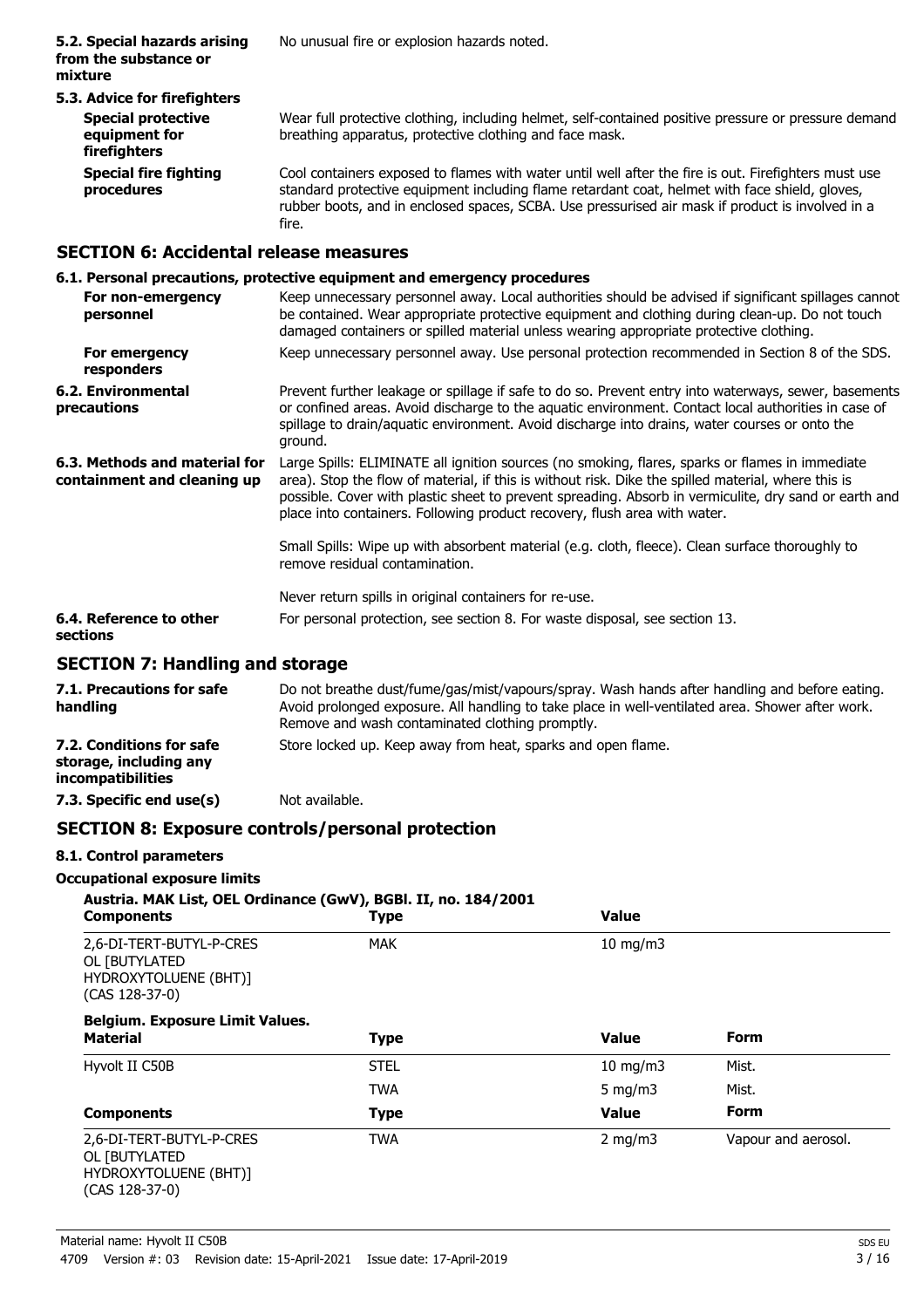# **Belgium. Exposure Limit Values.**

| <b>Components</b>                                                                | <b>Type</b> | <b>Value</b>      | <b>Form</b> |  |
|----------------------------------------------------------------------------------|-------------|-------------------|-------------|--|
| Distillates (petroleum),<br>hydrotreated light<br>naphthenic (CAS<br>64742-53-6) | <b>STEL</b> | $10$ mg/m $3$     | Mist.       |  |
|                                                                                  | <b>TWA</b>  | 5 mg/m $3$        | Mist.       |  |
| Distillates (petroleum),<br>hydrotreated light paraffinic<br>(CAS 64742-55-8)    | <b>STEL</b> | $10 \text{ mg/m}$ | Mist.       |  |
|                                                                                  | <b>TWA</b>  | 5 $mq/m3$         | Mist.       |  |
| Distillates (petroleum),<br>solvent-dewaxed light<br>paraffinic (CAS 64742-56-9) | <b>STEL</b> | $10 \text{ mg/m}$ | Mist.       |  |
|                                                                                  | <b>TWA</b>  | 5 $mq/m3$         | Mist.       |  |

### **Bulgaria. OELs. Regulation No 13 on protection of workers against risks of exposure to chemical agents at work Material Type Value**

| .                                                                                    | .7 <sub>P</sub> |               |  |
|--------------------------------------------------------------------------------------|-----------------|---------------|--|
| Hyvolt II C50B                                                                       | <b>TWA</b>      | 5 mg/m $3$    |  |
| <b>Components</b>                                                                    | <b>Type</b>     | <b>Value</b>  |  |
| 2,6-DI-TERT-BUTYL-P-CRES<br>OL [BUTYLATED<br>HYDROXYTOLUENE (BHT)]<br>(CAS 128-37-0) | <b>STEL</b>     | 50 mg/m3      |  |
|                                                                                      | TWA             | $10$ mg/m $3$ |  |
| Distillates (petroleum),<br>hydrotreated light<br>naphthenic (CAS<br>64742-53-6)     | TWA             | 5 mg/m $3$    |  |
| Distillates (petroleum),<br>hydrotreated light paraffinic<br>$(CAS 64742-55-8)$      | TWA             | 5 mg/m $3$    |  |
| Distillates (petroleum),<br>solvent-dewaxed light<br>paraffinic (CAS 64742-56-9)     | TWA             | 5 mg/m $3$    |  |

#### **Croatia. Dangerous Substance Exposure Limit Values in the Workplace (ELVs), Annexes 1 and 2, Narodne Novine, 13/09**

| <b>Components</b>                                                                    | <b>Type</b> | <b>Value</b> |             |  |
|--------------------------------------------------------------------------------------|-------------|--------------|-------------|--|
| 2,6-DI-TERT-BUTYL-P-CRES<br>OL [BUTYLATED<br>HYDROXYTOLUENE (BHT)]<br>(CAS 128-37-0) | <b>MAC</b>  | 10 mg/m3     |             |  |
| <b>Czech Republic. OELs. Government Decree 361</b>                                   |             |              |             |  |
| <b>Material</b>                                                                      | <b>Type</b> | <b>Value</b> |             |  |
| Hyvolt II C50B                                                                       | Ceiling     | 1000 mg/m3   |             |  |
|                                                                                      | <b>TWA</b>  | 200 mg/m3    |             |  |
| <b>Components</b>                                                                    | <b>Type</b> | <b>Value</b> | <b>Form</b> |  |
| Distillates (petroleum),<br>hydrotreated light<br>naphthenic (CAS<br>64742-53-6)     | Ceiling     | 1000 mg/m3   |             |  |
|                                                                                      | <b>TWA</b>  | 200 mg/m3    |             |  |
| Distillates (petroleum),<br>hydrotreated light paraffinic<br>(CAS 64742-55-8)        | Ceiling     | 10 mg/m3     | Aerosol     |  |
|                                                                                      | <b>TWA</b>  | 5 mg/m $3$   | Aerosol     |  |
| Distillates (petroleum),<br>solvent-dewaxed light<br>paraffinic (CAS 64742-56-9)     | Ceiling     | 10 mg/m3     | Aerosol     |  |
|                                                                                      | <b>TWA</b>  | 5 mg/m $3$   | Aerosol     |  |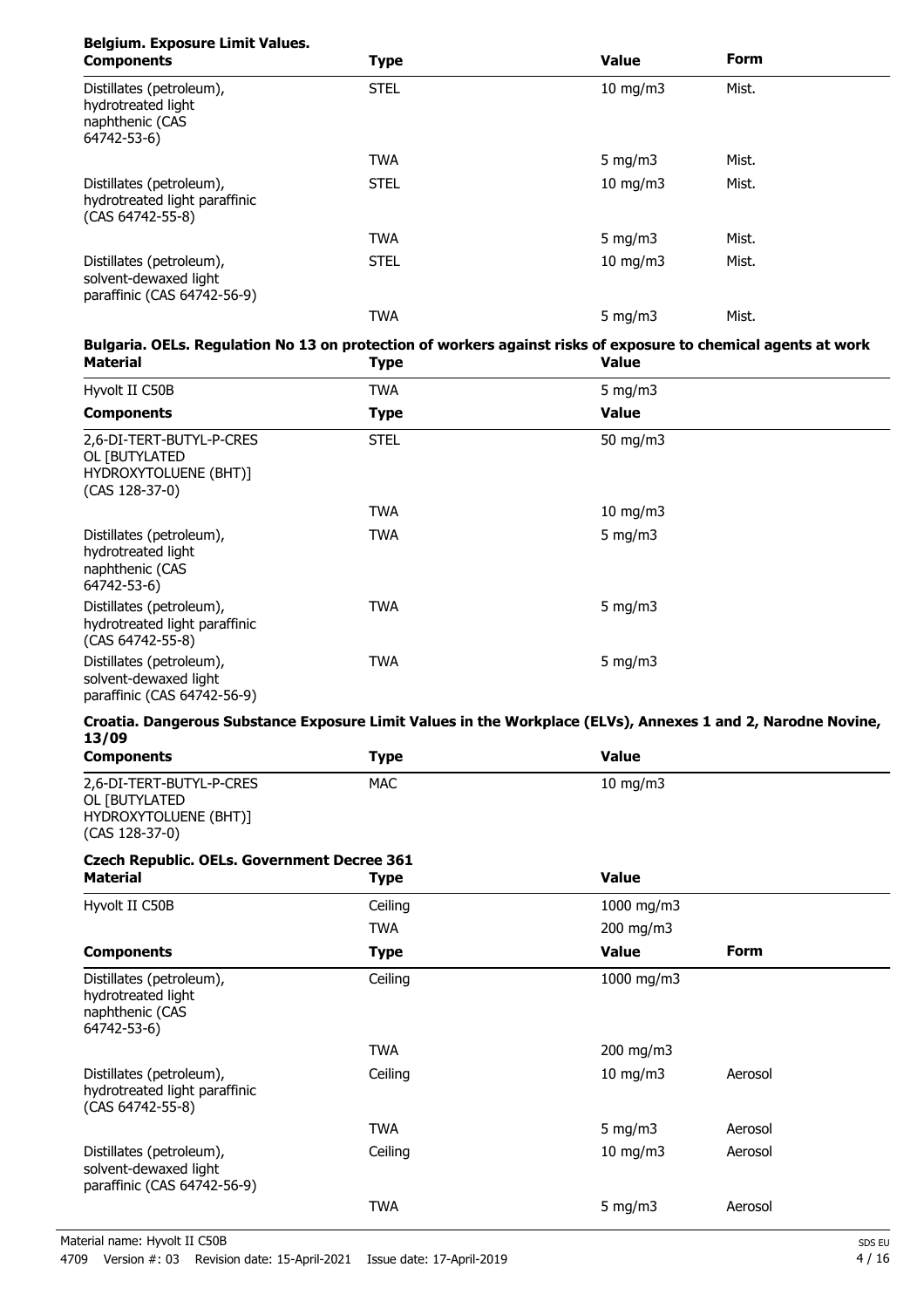| <b>Denmark. Exposure Limit Values</b><br><b>Material</b>                                                                 | <b>Type</b> | <b>Value</b>  | Form                                      |
|--------------------------------------------------------------------------------------------------------------------------|-------------|---------------|-------------------------------------------|
| Hyvolt II C50B                                                                                                           | <b>TLV</b>  | 1 mg/m3       | Mist.                                     |
| <b>Components</b>                                                                                                        | <b>Type</b> | <b>Value</b>  | Form                                      |
| 2,6-DI-TERT-BUTYL-P-CRES<br>OL [BUTYLATED<br>HYDROXYTOLUENE (BHT)]<br>(CAS 128-37-0)                                     | <b>TLV</b>  | $10$ mg/m $3$ |                                           |
| Distillates (petroleum),<br>hydrotreated light<br>naphthenic (CAS<br>64742-53-6)                                         | <b>TLV</b>  | 1 mg/m3       | Mist.                                     |
| Distillates (petroleum),<br>hydrotreated light paraffinic<br>(CAS 64742-55-8)                                            | <b>TLV</b>  | 1 mg/m3       | Mist.                                     |
| Distillates (petroleum),<br>solvent-dewaxed light<br>paraffinic (CAS 64742-56-9)                                         | <b>TLV</b>  | 1 mg/m3       | Mist.                                     |
| <b>Finland. Workplace Exposure Limits</b><br><b>Material</b>                                                             | <b>Type</b> | <b>Value</b>  | <b>Form</b>                               |
| Hyvolt II C50B                                                                                                           | <b>TWA</b>  | 5 mg/m $3$    | Mist.                                     |
| <b>Components</b>                                                                                                        | <b>Type</b> | <b>Value</b>  | <b>Form</b>                               |
| 2,6-DI-TERT-BUTYL-P-CRES<br>OL [BUTYLATED<br>HYDROXYTOLUENE (BHT)]<br>$(CAS 128-37-0)$                                   | <b>STEL</b> | 20 mg/m3      |                                           |
|                                                                                                                          | <b>TWA</b>  | 10 mg/m $3$   |                                           |
| Distillates (petroleum),<br>hydrotreated light<br>naphthenic (CAS<br>64742-53-6)                                         | <b>TWA</b>  | 5 mg/m $3$    | Mist.                                     |
| Distillates (petroleum),<br>solvent-dewaxed light<br>paraffinic (CAS 64742-56-9)                                         | <b>TWA</b>  | 5 mg/m $3$    | Mist.                                     |
| France. Threshold Limit Values (VLEP) for Occupational Exposure to Chemicals in France, INRS ED 984<br><b>Components</b> | <b>Type</b> | <b>Value</b>  |                                           |
| 2,6-DI-TERT-BUTYL-P-CRES<br>OL [BUTYLATED<br>HYDROXYTOLUENE (BHT)]<br>(CAS 128-37-0)                                     | <b>VME</b>  | $10$ mg/m $3$ |                                           |
| Regulatory status: Indicative limit (VL)                                                                                 |             |               |                                           |
| Germany. DFG MAK List (advisory OELs). Commission for the Investigation of Health Hazards of Chemical                    |             |               |                                           |
| <b>Compounds in the Work Area (DFG)</b><br><b>Components</b>                                                             | <b>Type</b> | <b>Value</b>  | <b>Form</b>                               |
| 2,6-DI-TERT-BUTYL-P-CRES<br>OL [BUTYLATED<br>HYDROXYTOLUENE (BHT)]<br>$(CAS 128-37-0)$                                   | <b>TWA</b>  | $10$ mg/m $3$ | Vapor and aerosol,<br>inhalable fraction. |
| Distillates (petroleum),<br>hydrotreated light<br>naphthenic (CAS<br>64742-53-6)                                         | <b>TWA</b>  | 5 mg/m $3$    | Respirable fraction.                      |
| Distillates (petroleum),<br>hydrotreated light paraffinic<br>(CAS 64742-55-8)                                            | <b>TWA</b>  | 5 mg/m $3$    | Respirable fraction.                      |
| Distillates (petroleum),<br>solvent-dewaxed light<br>paraffinic (CAS 64742-56-9)                                         | <b>TWA</b>  | 5 mg/m $3$    | Respirable fraction.                      |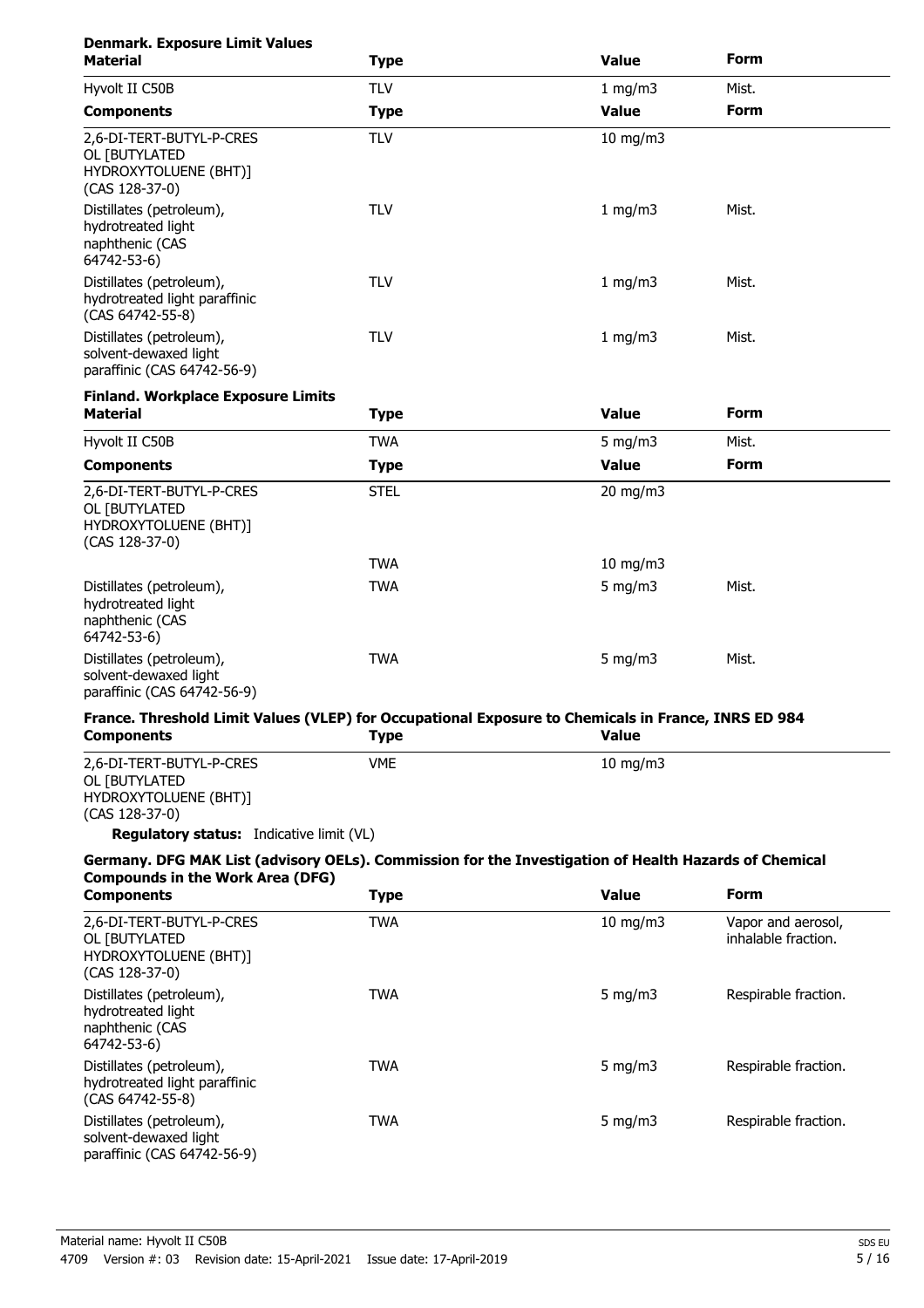| Germany. DFG MAK List (advisory OELs). Commission for the Investigation of Health Hazards of Chemical<br><b>Compounds in the Work Area (DFG)</b> |             |               |                      |
|--------------------------------------------------------------------------------------------------------------------------------------------------|-------------|---------------|----------------------|
| <b>Components</b>                                                                                                                                | <b>Type</b> | <b>Value</b>  | <b>Form</b>          |
| Lubricating Oils<br>(petroleum), C15-30,<br><b>Hydrotreated Neutral</b><br>Oil-based (CAS 72623-86-0)                                            | <b>TWA</b>  | 5 mg/m $3$    | Respirable fraction. |
| Germany. TRGS 900, Limit Values in the Ambient Air at the Workplace                                                                              |             |               |                      |
| <b>Components</b>                                                                                                                                | <b>Type</b> | <b>Value</b>  | <b>Form</b>          |
| 2,6-DI-TERT-BUTYL-P-CRES<br>OL [BUTYLATED<br>HYDROXYTOLUENE (BHT)]<br>(CAS 128-37-0)                                                             | <b>AGW</b>  | 10 mg/m3      | Inhalable fraction.  |
| Greece. OELs (Decree No. 90/1999, as amended)<br><b>Material</b>                                                                                 | <b>Type</b> | <b>Value</b>  | <b>Form</b>          |
| Hyvolt II C50B                                                                                                                                   | <b>TWA</b>  | 5 mg/m $3$    | Mist.                |
| <b>Components</b>                                                                                                                                | <b>Type</b> | <b>Value</b>  | <b>Form</b>          |
| 2,6-DI-TERT-BUTYL-P-CRES<br>OL [BUTYLATED<br>HYDROXYTOLUENE (BHT)]<br>$(CAS 128-37-0)$                                                           | <b>TWA</b>  | $10$ mg/m $3$ |                      |
| Distillates (petroleum),<br>hydrotreated light<br>naphthenic (CAS<br>64742-53-6)                                                                 | <b>TWA</b>  | 5 mg/m $3$    | Mist.                |
| Distillates (petroleum),<br>hydrotreated light paraffinic<br>(CAS 64742-55-8)                                                                    | <b>TWA</b>  | $5$ mg/m $3$  | Mist.                |
| Distillates (petroleum),<br>solvent-dewaxed light<br>paraffinic (CAS 64742-56-9)                                                                 | <b>TWA</b>  | $5$ mg/m $3$  | Mist.                |
| Hungary. OELs. Joint Decree on Chemical Safety of Workplaces<br><b>Material</b>                                                                  | <b>Type</b> | <b>Value</b>  | <b>Form</b>          |
| Hyvolt II C50B                                                                                                                                   | Ceiling     | 5 mg/m $3$    | Mist.                |
| <b>Components</b>                                                                                                                                | <b>Type</b> | <b>Value</b>  | <b>Form</b>          |
| Distillates (petroleum),<br>hydrotreated light<br>naphthenic (CAS<br>64742-53-6)                                                                 | Ceiling     | 5 mg/m $3$    | Mist.                |
| Distillates (petroleum),<br>hydrotreated light paraffinic<br>(CAS 64742-55-8)                                                                    | Ceiling     | 5 mg/m $3$    | Mist.                |
| Distillates (petroleum),<br>solvent-dewaxed light<br>paraffinic (CAS 64742-56-9)                                                                 | Ceiling     | 5 mg/m $3$    | Mist.                |
| Iceland. OELs. Regulation 154/1999 on occupational exposure limits<br><b>Material</b>                                                            | <b>Type</b> | <b>Value</b>  | <b>Form</b>          |
| Hyvolt II C50B                                                                                                                                   | <b>TWA</b>  | 1 mg/m3       | Mist.                |
| <b>Components</b>                                                                                                                                | <b>Type</b> | <b>Value</b>  | <b>Form</b>          |
| 2,6-DI-TERT-BUTYL-P-CRES<br>OL [BUTYLATED<br>HYDROXYTOLUENE (BHT)]<br>(CAS 128-37-0)                                                             | <b>TWA</b>  | 10 mg/m3      |                      |
| Distillates (petroleum),<br>hydrotreated light<br>naphthenic (CAS<br>64742-53-6)                                                                 | <b>TWA</b>  | 1 mg/m3       | Mist.                |
| Distillates (petroleum),<br>hydrotreated light paraffinic<br>(CAS 64742-55-8)                                                                    | <b>TWA</b>  | 1 mg/m3       | Mist.                |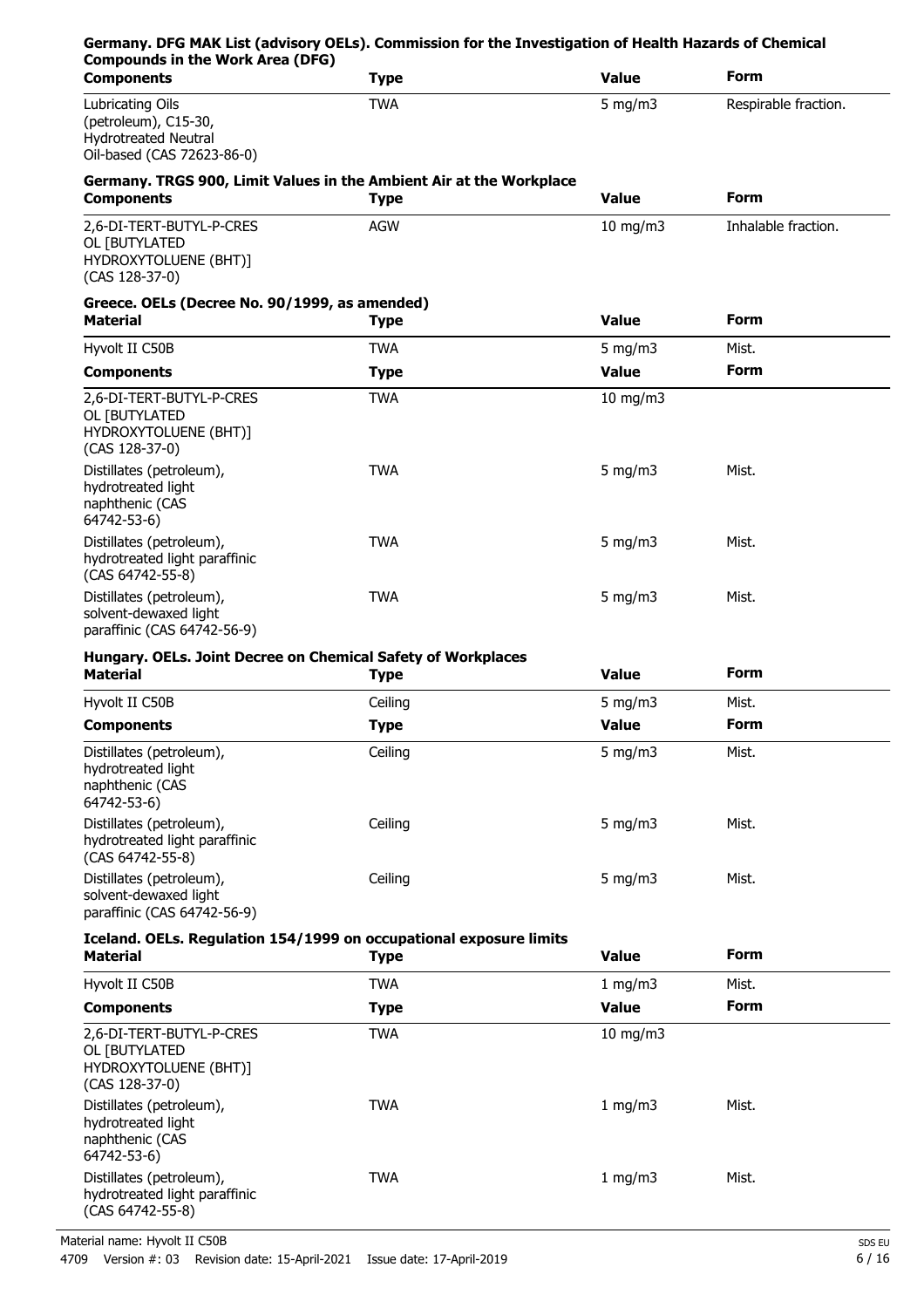| Iceland. OELs. Regulation 154/1999 on occupational exposure limits<br><b>Components</b>                          | Type        | <b>Value</b>  | <b>Form</b>                      |
|------------------------------------------------------------------------------------------------------------------|-------------|---------------|----------------------------------|
| Distillates (petroleum),<br>solvent-dewaxed light<br>paraffinic (CAS 64742-56-9)                                 | <b>TWA</b>  | 1 mg/m3       | Mist.                            |
| <b>Ireland. Occupational Exposure Limits</b><br><b>Material</b>                                                  | <b>Type</b> | <b>Value</b>  | <b>Form</b>                      |
| Hyvolt II C50B                                                                                                   | <b>TWA</b>  | $0,2$ mg/m3   | Inhalable fraction.              |
| <b>Components</b>                                                                                                | <b>Type</b> | <b>Value</b>  | <b>Form</b>                      |
| 2,6-DI-TERT-BUTYL-P-CRES<br>OL [BUTYLATED<br>HYDROXYTOLUENE (BHT)]<br>$(CAS 128-37-0)$                           | <b>TWA</b>  | $10$ mg/m $3$ |                                  |
| Distillates (petroleum),<br>hydrotreated light<br>naphthenic (CAS<br>64742-53-6)                                 | <b>TWA</b>  | 5 mg/m $3$    | Inhalable fraction.              |
| Distillates (petroleum),<br>hydrotreated light paraffinic<br>(CAS 64742-55-8)                                    | <b>TWA</b>  | 5 mg/m $3$    | Inhalable fraction.              |
| Distillates (petroleum),<br>solvent-dewaxed light<br>paraffinic (CAS 64742-56-9)                                 | <b>TWA</b>  | 5 mg/m $3$    | Inhalable fraction.              |
| <b>Italy. Occupational Exposure Limits</b><br><b>Material</b>                                                    | <b>Type</b> | <b>Value</b>  | <b>Form</b>                      |
| Hyvolt II C50B                                                                                                   | <b>TWA</b>  | 5 mg/m $3$    | Inhalable fraction.              |
| <b>Components</b>                                                                                                | <b>Type</b> | <b>Value</b>  | <b>Form</b>                      |
| 2,6-DI-TERT-BUTYL-P-CRES<br>OL [BUTYLATED<br>HYDROXYTOLUENE (BHT)]<br>(CAS 128-37-0)                             | <b>TWA</b>  | 2 mg/m $3$    | Inhalable fraction and<br>vapor. |
| Distillates (petroleum),<br>hydrotreated light<br>naphthenic (CAS<br>64742-53-6)                                 | <b>TWA</b>  | 5 mg/m $3$    | Inhalable fraction.              |
| Distillates (petroleum),<br>hydrotreated light paraffinic<br>(CAS 64742-55-8)                                    | <b>TWA</b>  | 5 mg/m $3$    | Inhalable fraction.              |
| Distillates (petroleum),<br>solvent-dewaxed light<br>paraffinic (CAS 64742-56-9)                                 | <b>TWA</b>  | 5 mg/m $3$    | Inhalable fraction.              |
| Lubricating Oils<br>(petroleum), C15-30,<br><b>Hydrotreated Neutral</b><br>Oil-based (CAS 72623-86-0)            | <b>TWA</b>  | $5$ mg/m $3$  | Inhalable fraction.              |
| Latvia. OELs. Occupational exposure limit values of chemical substances in work environment<br><b>Components</b> | <b>Type</b> | <b>Value</b>  |                                  |
| Distillates (petroleum),<br>hydrotreated light<br>naphthenic (CAS<br>64742-53-6)                                 | <b>TWA</b>  | 5 mg/m $3$    |                                  |
| Lithuania. OELs. Limit Values for Chemical Substances, General Requirements<br><b>Material</b>                   | <b>Type</b> | <b>Value</b>  | <b>Form</b>                      |
| Hyvolt II C50B                                                                                                   | <b>STEL</b> | $3$ mg/m $3$  | Fume and mist.                   |
|                                                                                                                  | <b>TWA</b>  | $1$ mg/m $3$  | Fume and mist.                   |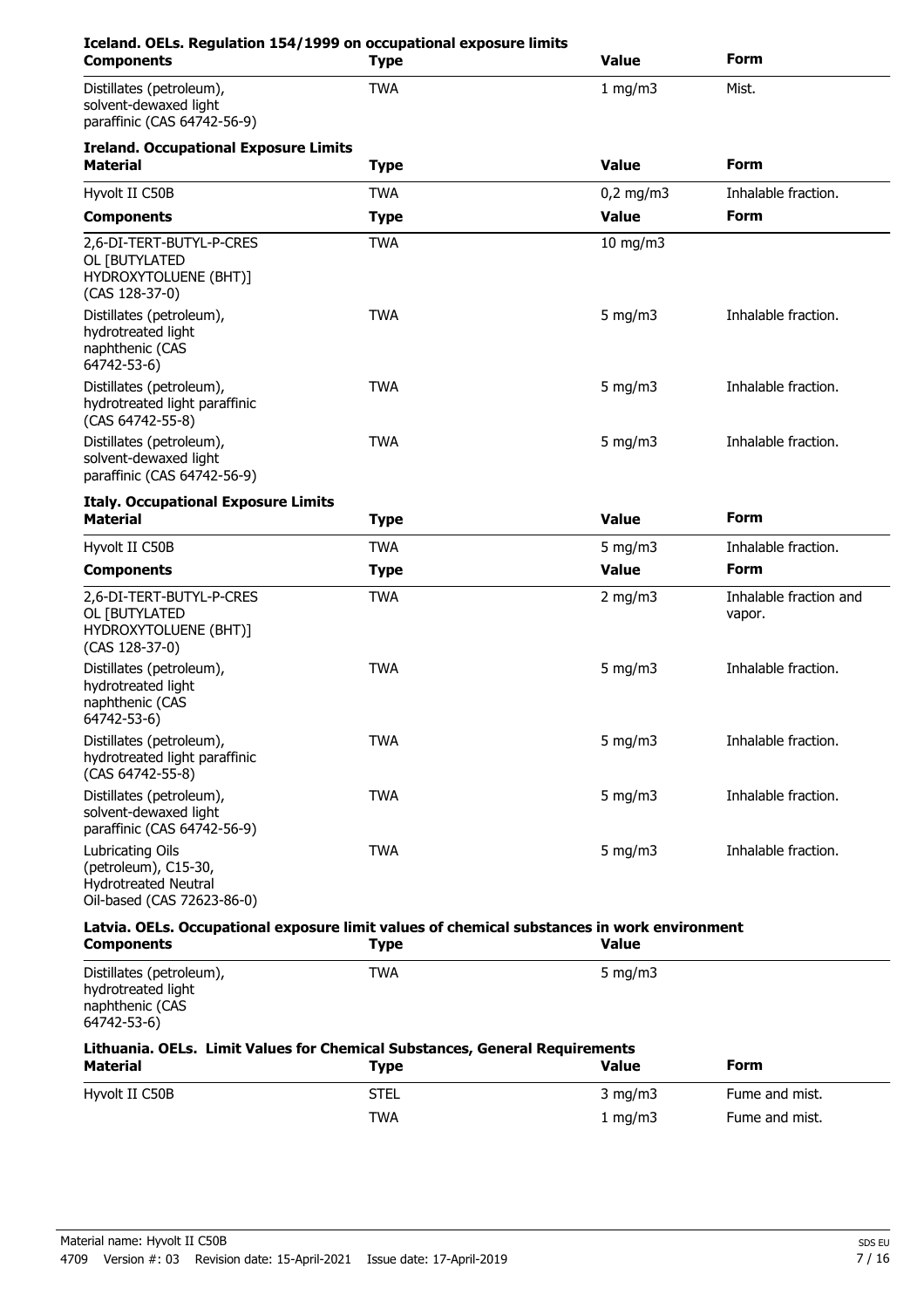| Lithuania. OELs. Limit Values for Chemical Substances, General Requirements<br><b>Components</b>                                                                                                                                       | <b>Type</b> | <b>Value</b> | Form           |
|----------------------------------------------------------------------------------------------------------------------------------------------------------------------------------------------------------------------------------------|-------------|--------------|----------------|
| Distillates (petroleum),<br>hydrotreated light<br>naphthenic (CAS<br>64742-53-6)                                                                                                                                                       | <b>STEL</b> | $3$ mg/m $3$ | Fume and mist. |
|                                                                                                                                                                                                                                        | <b>TWA</b>  | 1 mg/m3      | Fume and mist. |
| Distillates (petroleum),<br>hydrotreated light paraffinic<br>(CAS 64742-55-8)                                                                                                                                                          | <b>STEL</b> | $3$ mg/m $3$ | Fume and mist. |
|                                                                                                                                                                                                                                        | <b>TWA</b>  | 1 mg/m3      | Fume and mist. |
| Distillates (petroleum),<br>solvent-dewaxed light<br>paraffinic (CAS 64742-56-9)                                                                                                                                                       | <b>STEL</b> | $3$ mg/m $3$ | Fume and mist. |
|                                                                                                                                                                                                                                        | <b>TWA</b>  | 1 mg/m3      | Fume and mist. |
| <b>Netherlands. OELs (binding)</b>                                                                                                                                                                                                     |             |              |                |
| <b>Material</b>                                                                                                                                                                                                                        | <b>Type</b> | <b>Value</b> | Form           |
| Hyvolt II C50B                                                                                                                                                                                                                         | <b>TWA</b>  | $5$ mg/m $3$ | Mist.          |
| <b>Components</b>                                                                                                                                                                                                                      | <b>Type</b> | <b>Value</b> | <b>Form</b>    |
| Distillates (petroleum),<br>hydrotreated light<br>naphthenic (CAS<br>64742-53-6)                                                                                                                                                       | <b>TWA</b>  | 5 mg/m $3$   | Mist.          |
| Distillates (petroleum),<br>hydrotreated light paraffinic<br>(CAS 64742-55-8)                                                                                                                                                          | <b>TWA</b>  | 5 mg/m $3$   | Mist.          |
| Distillates (petroleum),<br>solvent-dewaxed light<br>paraffinic (CAS 64742-56-9)                                                                                                                                                       | <b>TWA</b>  | 5 mg/m $3$   | Mist.          |
| Norway. Administrative Norms for Contaminants in the Workplace<br><b>Material</b>                                                                                                                                                      | <b>Type</b> | <b>Value</b> | <b>Form</b>    |
| Hyvolt II C50B                                                                                                                                                                                                                         | <b>TLV</b>  | 1 mg/m3      | Mist.          |
| <b>Components</b>                                                                                                                                                                                                                      | <b>Type</b> | <b>Value</b> | <b>Form</b>    |
| Distillates (petroleum),<br>hydrotreated light<br>naphthenic (CAS<br>64742-53-6)                                                                                                                                                       | <b>TLV</b>  | 1 mg/m3      | Mist.          |
| Distillates (petroleum),<br>hydrotreated light paraffinic<br>(CAS 64742-55-8)                                                                                                                                                          | <b>TLV</b>  | 1 mg/m3      | Mist.          |
| Distillates (petroleum),<br>solvent-dewaxed light<br>paraffinic (CAS 64742-56-9)                                                                                                                                                       | <b>TLV</b>  | 1 mg/m3      | Mist.          |
| Ordinance of the Minister of Labour and Social Policy on 6 June 2014 on the maximum permissible concentrations<br>and intensities of harmful health factors in the work environment, Journal of Laws 2014, item 817<br><b>Material</b> | <b>Type</b> | <b>Value</b> | Form           |
|                                                                                                                                                                                                                                        |             |              |                |

| Hyvolt II C50B                                                                   | <b>STEL</b> | $10$ mg/m $3$ | Aerosol             |
|----------------------------------------------------------------------------------|-------------|---------------|---------------------|
|                                                                                  | <b>TWA</b>  | 5 $mq/m3$     | Aerosol             |
| <b>Components</b>                                                                | Type        | <b>Value</b>  | <b>Form</b>         |
| Distillates (petroleum),<br>hydrotreated light<br>naphthenic (CAS<br>64742-53-6) | <b>TWA</b>  | 5 mg/m $3$    | Inhalable fraction. |
| Distillates (petroleum),<br>hydrotreated light paraffinic<br>(CAS 64742-55-8)    | <b>TWA</b>  | 5 $mq/m3$     | Inhalable fraction. |
| Distillates (petroleum),<br>solvent-dewaxed light<br>paraffinic (CAS 64742-56-9) | <b>TWA</b>  | 5 $mq/m3$     | Inhalable fraction. |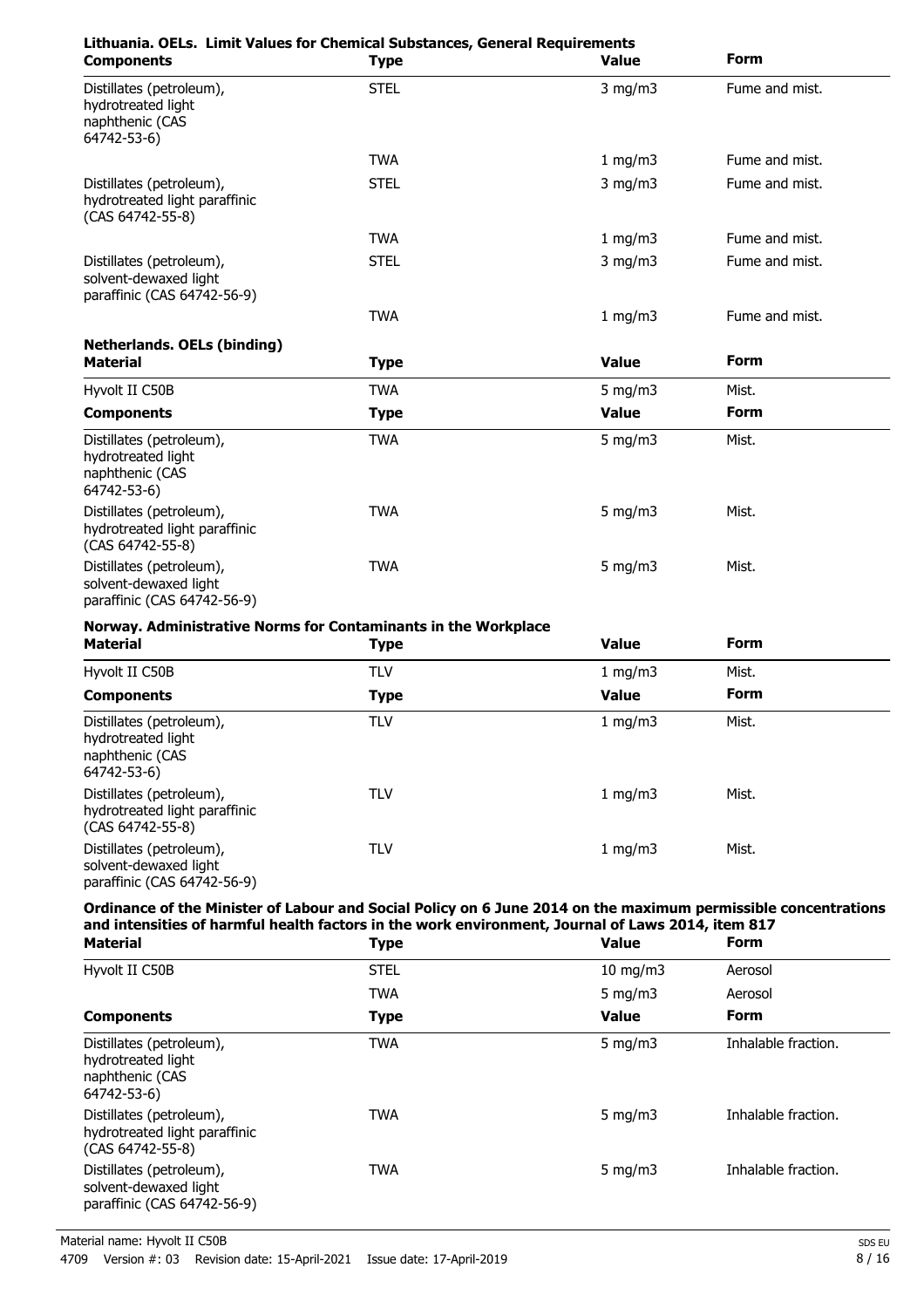| Ordinance of the Minister of Labour and Social Policy on 6 June 2014 on the maximum permissible concentrations<br>and intensities of harmful health factors in the work environment, Journal of Laws 2014, item 817 |             |                   |                                  |
|---------------------------------------------------------------------------------------------------------------------------------------------------------------------------------------------------------------------|-------------|-------------------|----------------------------------|
| <b>Components</b>                                                                                                                                                                                                   | <b>Type</b> | <b>Value</b>      | Form                             |
| Lubricating Oils<br>(petroleum), C15-30,<br><b>Hydrotreated Neutral</b><br>Oil-based (CAS 72623-86-0)                                                                                                               | <b>TWA</b>  | 5 $mq/m3$         | Inhalable fraction.              |
| Portugal. VLEs. Norm on occupational exposure to chemical agents (NP 1796)<br><b>Material</b>                                                                                                                       | <b>Type</b> | <b>Value</b>      | Form                             |
| Hyvolt II C50B                                                                                                                                                                                                      | <b>STEL</b> | $10 \text{ mg/m}$ | Aerosol                          |
|                                                                                                                                                                                                                     | <b>TWA</b>  | $5 \text{ mg/m}$  | Aerosol                          |
| <b>Components</b>                                                                                                                                                                                                   | <b>Type</b> | <b>Value</b>      | <b>Form</b>                      |
| 2,6-DI-TERT-BUTYL-P-CRES<br>OL <b>FBUTYLATED</b>                                                                                                                                                                    | <b>TWA</b>  | $2 \text{ mg/m}$  | Inhalable fraction and<br>vapor. |

Distillates (petroleum), TWA TWA 5 mg/m3 Inhalable fraction.

Distillates (petroleum), TWA TWA 5 mg/m3 Inhalable fraction.

Distillates (petroleum), TWA TWA 5 mg/m3 Inhalable fraction.

# **Romania. OELs. Protection of workers from exposure to chemical agents at the workplace**

HYDROXYTOLUENE (BHT)]

hydrotreated light paraffinic

(CAS 128-37-0)

hydrotreated light naphthenic (CAS 64742-53-6)

(CAS 64742-55-8)

solvent-dewaxed light paraffinic (CAS 64742-56-9)

| <b>Material</b>                                                                  | <b>Type</b> | <b>Value</b>  |  |
|----------------------------------------------------------------------------------|-------------|---------------|--|
| Hyvolt II C50B                                                                   | <b>STEL</b> | $10$ mg/m $3$ |  |
|                                                                                  | TWA         | 5 mg/m $3$    |  |
| <b>Components</b>                                                                | <b>Type</b> | <b>Value</b>  |  |
| Distillates (petroleum),<br>hydrotreated light<br>naphthenic (CAS<br>64742-53-6) | <b>STEL</b> | 10 mg/m $3$   |  |
|                                                                                  | TWA         | 5 mg/m $3$    |  |
| Distillates (petroleum),<br>hydrotreated light paraffinic<br>(CAS 64742-55-8)    | <b>STEL</b> | $10$ mg/m $3$ |  |
|                                                                                  | TWA         | 5 mg/m $3$    |  |
| Distillates (petroleum),<br>solvent-dewaxed light<br>paraffinic (CAS 64742-56-9) | <b>STEL</b> | $10$ mg/m $3$ |  |
|                                                                                  | <b>TWA</b>  | 5 mg/m $3$    |  |

### **Slovakia. OELs. Regulation No. 300/2007 concerning protection of health in work with chemical agents Components Type Value Form**

| Components                                                                       | ' Y he      | vaiuc        | .              |  |
|----------------------------------------------------------------------------------|-------------|--------------|----------------|--|
| Distillates (petroleum),<br>hydrotreated light<br>naphthenic (CAS<br>64742-53-6) | <b>STEL</b> | $3$ mg/m $3$ | Fume and mist. |  |
|                                                                                  |             | 15 ppm       | Fume and mist. |  |
| Distillates (petroleum),<br>hydrotreated light paraffinic<br>(CAS 64742-55-8)    | <b>STEL</b> | $3$ mg/m $3$ | Fume and mist. |  |
|                                                                                  |             | 15 ppm       | Fume and mist. |  |
|                                                                                  | <b>TWA</b>  | 1 mg/m3      | Fume and mist. |  |
|                                                                                  |             | 5 ppm        | Fume and mist. |  |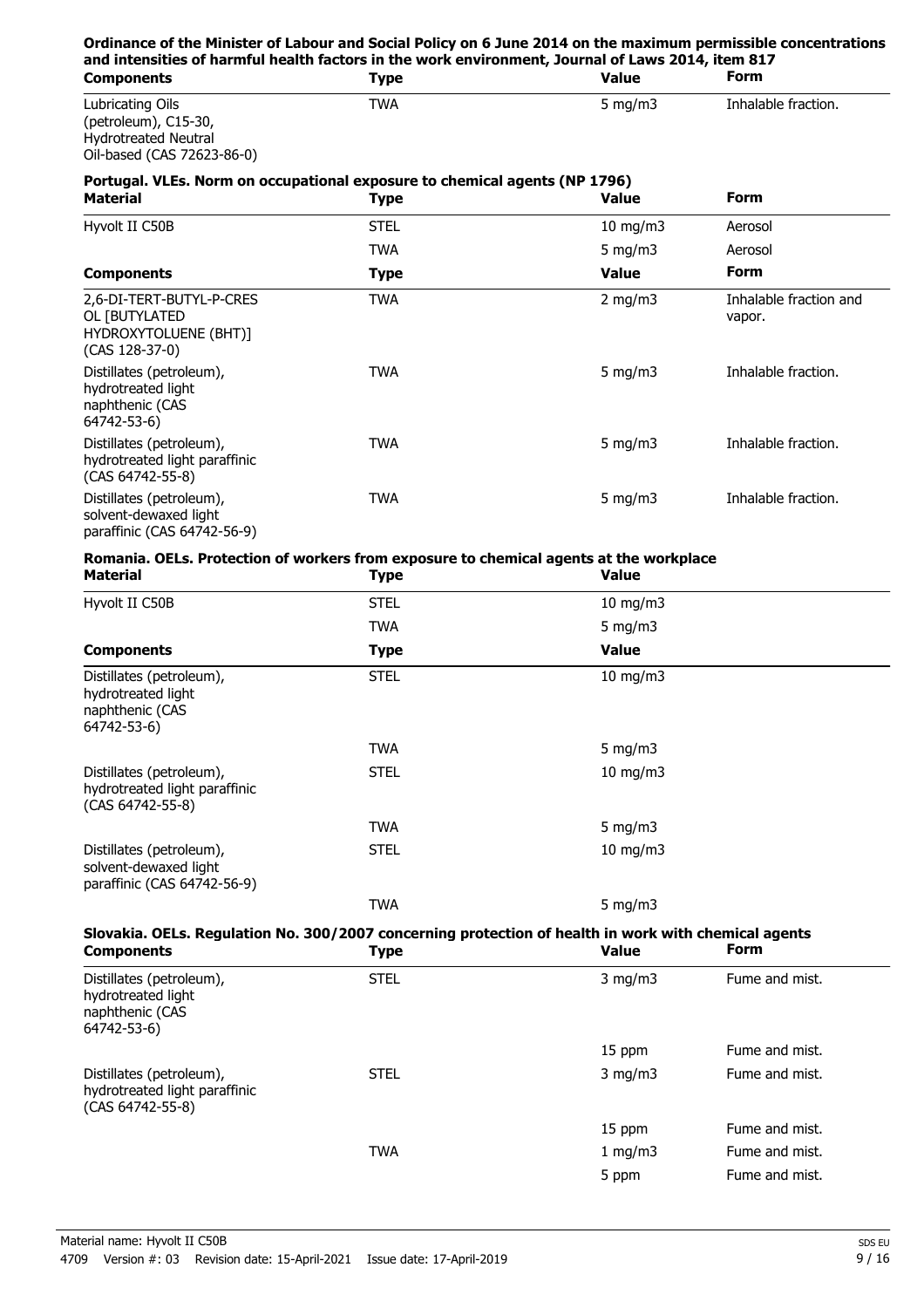| Slovakia. OELs. Regulation No. 300/2007 concerning protection of health in work with chemical agents<br><b>Components</b>                                               | <b>Type</b> | Value         | <b>Form</b>         |
|-------------------------------------------------------------------------------------------------------------------------------------------------------------------------|-------------|---------------|---------------------|
| Distillates (petroleum),<br>solvent-dewaxed light<br>paraffinic (CAS 64742-56-9)                                                                                        | <b>STEL</b> | $3$ mg/m $3$  | Fume and mist.      |
|                                                                                                                                                                         |             | 15 ppm        | Fume and mist.      |
| Lubricating Oils<br>(petroleum), C15-30,<br><b>Hydrotreated Neutral</b><br>Oil-based (CAS 72623-86-0)                                                                   | <b>STEL</b> | $3$ mg/m $3$  | Fume and mist.      |
|                                                                                                                                                                         |             | 15 ppm        | Fume and mist.      |
|                                                                                                                                                                         | <b>TWA</b>  | 1 mg/m3       | Fume and mist.      |
|                                                                                                                                                                         |             | 5 ppm         | Fume and mist.      |
| Slovenia. OELs. Regulations concerning protection of workers against risks due to exposure to chemicals while<br>working (Official Gazette of the Republic of Slovenia) |             |               |                     |
| <b>Components</b>                                                                                                                                                       | <b>Type</b> | <b>Value</b>  | <b>Form</b>         |
| 2,6-DI-TERT-BUTYL-P-CRES<br>OL [BUTYLATED<br>HYDROXYTOLUENE (BHT)]<br>(CAS 128-37-0)                                                                                    | <b>TWA</b>  | $10$ mg/m $3$ | Inhalable fraction. |
| <b>Spain. Occupational Exposure Limits</b><br><b>Material</b>                                                                                                           | <b>Type</b> | <b>Value</b>  | <b>Form</b>         |
| Hyvolt II C50B                                                                                                                                                          | <b>STEL</b> | 10 mg/m3      | Mist.               |
|                                                                                                                                                                         | <b>TWA</b>  | 5 mg/m $3$    | Mist.               |
| <b>Components</b>                                                                                                                                                       | <b>Type</b> | <b>Value</b>  | <b>Form</b>         |
| 2,6-DI-TERT-BUTYL-P-CRES<br>OL [BUTYLATED<br>HYDROXYTOLUENE (BHT)]<br>(CAS 128-37-0)                                                                                    | <b>TWA</b>  | $10$ mg/m $3$ |                     |
| Distillates (petroleum),<br>hydrotreated light<br>naphthenic (CAS<br>64742-53-6)                                                                                        | <b>STEL</b> | $10$ mg/m $3$ | Mist.               |
|                                                                                                                                                                         | <b>TWA</b>  | 5 mg/m $3$    | Mist.               |
| Distillates (petroleum),<br>hydrotreated light paraffinic<br>(CAS 64742-55-8)                                                                                           | <b>STEL</b> | 10 mg/m $3$   | Mist.               |
|                                                                                                                                                                         | <b>TWA</b>  | 5 mg/m $3$    | Mist.               |
| Distillates (petroleum),<br>solvent-dewaxed light<br>paraffinic (CAS 64742-56-9)                                                                                        | <b>STEL</b> | $10$ mg/m $3$ | Mist.               |
|                                                                                                                                                                         | <b>TWA</b>  | $5$ mg/m $3$  | Mist.               |
| Sweden. OELs. Work Environment Authority (AV), Occupational Exposure Limit Values (AFS 2015:7)<br><b>Material</b>                                                       | <b>Type</b> | <b>Value</b>  | <b>Form</b>         |
| Hyvolt II C50B                                                                                                                                                          | <b>STEL</b> | $3$ mg/m $3$  | Mist.               |
|                                                                                                                                                                         | <b>TWA</b>  | 1 mg/m3       | Mist.               |
| <b>Components</b>                                                                                                                                                       | <b>Type</b> | <b>Value</b>  | Form                |
| Distillates (petroleum),<br>hydrotreated light<br>naphthenic (CAS<br>64742-53-6)                                                                                        | <b>STEL</b> | $3$ mg/m $3$  | Mist.               |
|                                                                                                                                                                         | <b>TWA</b>  | 1 mg/m3       | Mist.               |
| Distillates (petroleum),<br>hydrotreated light paraffinic<br>(CAS 64742-55-8)                                                                                           | <b>STEL</b> | $3$ mg/m $3$  | Mist.               |
|                                                                                                                                                                         | <b>TWA</b>  | 1 mg/m3       | Mist.               |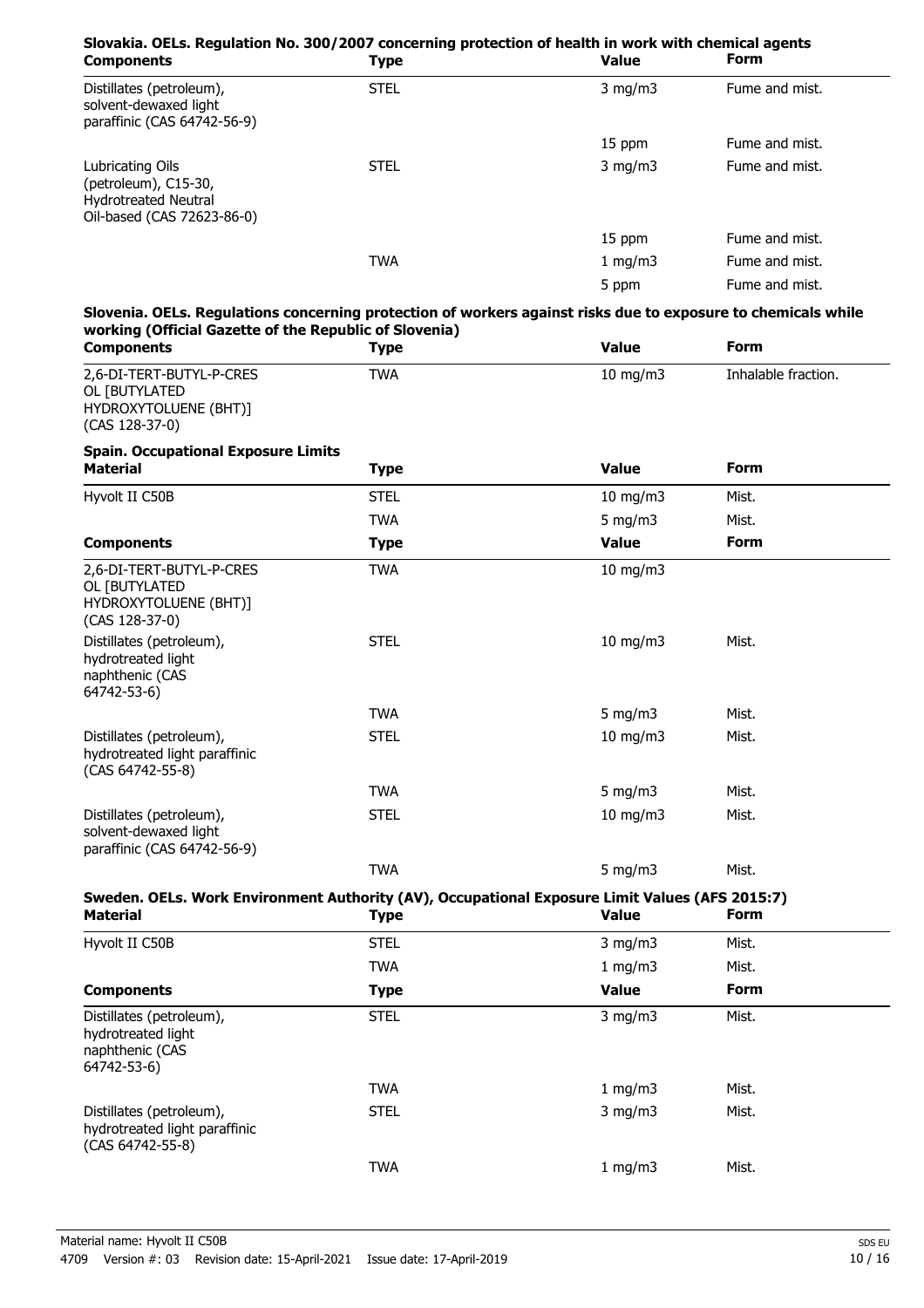| <b>Components</b>                                                                                     | <b>Type</b>                                                                                                                                                                                                                                                                                                                                                                                                                                                                                                                                                                                                                                                                                                                                                  | <b>Value</b>      | <b>Form</b>                      |
|-------------------------------------------------------------------------------------------------------|--------------------------------------------------------------------------------------------------------------------------------------------------------------------------------------------------------------------------------------------------------------------------------------------------------------------------------------------------------------------------------------------------------------------------------------------------------------------------------------------------------------------------------------------------------------------------------------------------------------------------------------------------------------------------------------------------------------------------------------------------------------|-------------------|----------------------------------|
| Distillates (petroleum),<br>solvent-dewaxed light<br>paraffinic (CAS 64742-56-9)                      | <b>STEL</b>                                                                                                                                                                                                                                                                                                                                                                                                                                                                                                                                                                                                                                                                                                                                                  | $3$ mg/m $3$      | Mist.                            |
|                                                                                                       | <b>TWA</b>                                                                                                                                                                                                                                                                                                                                                                                                                                                                                                                                                                                                                                                                                                                                                   | 1 mg/m3           | Mist.                            |
| Switzerland. SUVA Grenzwerte am Arbeitsplatz                                                          |                                                                                                                                                                                                                                                                                                                                                                                                                                                                                                                                                                                                                                                                                                                                                              |                   |                                  |
| <b>Components</b>                                                                                     | <b>Type</b>                                                                                                                                                                                                                                                                                                                                                                                                                                                                                                                                                                                                                                                                                                                                                  | <b>Value</b>      | <b>Form</b>                      |
| 2,6-DI-TERT-BUTYL-P-CRES<br>OL [BUTYLATED<br>HYDROXYTOLUENE (BHT)]<br>(CAS 128-37-0)                  | <b>STEL</b>                                                                                                                                                                                                                                                                                                                                                                                                                                                                                                                                                                                                                                                                                                                                                  | 40 mg/m3          | Vapor and aerosol,<br>inhalable. |
|                                                                                                       | <b>TWA</b>                                                                                                                                                                                                                                                                                                                                                                                                                                                                                                                                                                                                                                                                                                                                                   | $10$ mg/m $3$     | Vapor and aerosol,<br>inhalable. |
| Distillates (petroleum),<br>hydrotreated light<br>naphthenic (CAS<br>64742-53-6)                      | <b>TWA</b>                                                                                                                                                                                                                                                                                                                                                                                                                                                                                                                                                                                                                                                                                                                                                   | 5 mg/m $3$        | Inhalable fraction.              |
| Distillates (petroleum),<br>hydrotreated light paraffinic<br>(CAS 64742-55-8)                         | <b>TWA</b>                                                                                                                                                                                                                                                                                                                                                                                                                                                                                                                                                                                                                                                                                                                                                   | 5 mg/m $3$        | Inhalable fraction.              |
| Distillates (petroleum),<br>solvent-dewaxed light<br>paraffinic (CAS 64742-56-9)                      | <b>TWA</b>                                                                                                                                                                                                                                                                                                                                                                                                                                                                                                                                                                                                                                                                                                                                                   | 5 mg/m $3$        | Inhalable fraction.              |
| Lubricating Oils<br>(petroleum), C15-30,<br><b>Hydrotreated Neutral</b><br>Oil-based (CAS 72623-86-0) | <b>TWA</b>                                                                                                                                                                                                                                                                                                                                                                                                                                                                                                                                                                                                                                                                                                                                                   | 5 mg/m $3$        | Inhalable fraction.              |
| UK. EH40 Workplace Exposure Limits (WELs)                                                             |                                                                                                                                                                                                                                                                                                                                                                                                                                                                                                                                                                                                                                                                                                                                                              |                   |                                  |
| <b>Components</b>                                                                                     | <b>Type</b>                                                                                                                                                                                                                                                                                                                                                                                                                                                                                                                                                                                                                                                                                                                                                  | <b>Value</b>      |                                  |
| 2,6-DI-TERT-BUTYL-P-CRES<br>OL [BUTYLATED<br>HYDROXYTOLUENE (BHT)]<br>(CAS 128-37-0)                  | <b>TWA</b>                                                                                                                                                                                                                                                                                                                                                                                                                                                                                                                                                                                                                                                                                                                                                   | $10 \text{ mg/m}$ |                                  |
| <b>Biological limit values</b>                                                                        | No biological exposure limits noted for the ingredient(s).                                                                                                                                                                                                                                                                                                                                                                                                                                                                                                                                                                                                                                                                                                   |                   |                                  |
| <b>Recommended monitoring</b><br>procedures                                                           | Not available.                                                                                                                                                                                                                                                                                                                                                                                                                                                                                                                                                                                                                                                                                                                                               |                   |                                  |
| Derived no effect levels<br>(DNELs)                                                                   | Not available.                                                                                                                                                                                                                                                                                                                                                                                                                                                                                                                                                                                                                                                                                                                                               |                   |                                  |
| <b>Predicted no effect</b><br>concentrations (PNECs)                                                  | Not available.                                                                                                                                                                                                                                                                                                                                                                                                                                                                                                                                                                                                                                                                                                                                               |                   |                                  |
| 8.2. Exposure controls                                                                                |                                                                                                                                                                                                                                                                                                                                                                                                                                                                                                                                                                                                                                                                                                                                                              |                   |                                  |
| <b>Appropriate engineering</b><br>controls                                                            | Provide adequate ventilation, including appropriate local extraction, to ensure that the defined<br>occupational exposure limit is not exceeded.                                                                                                                                                                                                                                                                                                                                                                                                                                                                                                                                                                                                             |                   |                                  |
|                                                                                                       | Individual protection measures, such as personal protective equipment                                                                                                                                                                                                                                                                                                                                                                                                                                                                                                                                                                                                                                                                                        |                   |                                  |
| <b>General information</b>                                                                            | Wear suitable protective equipment.                                                                                                                                                                                                                                                                                                                                                                                                                                                                                                                                                                                                                                                                                                                          |                   |                                  |
| <b>Eye/face protection</b><br><b>Skin protection</b>                                                  | Goggles/face shield are recommended.                                                                                                                                                                                                                                                                                                                                                                                                                                                                                                                                                                                                                                                                                                                         |                   |                                  |
| - Hand protection                                                                                     | Chemical resistant gloves are recommended. If contact with forearms is likely wear gauntlet style                                                                                                                                                                                                                                                                                                                                                                                                                                                                                                                                                                                                                                                            |                   |                                  |
|                                                                                                       | gloves. When prolonged or frequent repeated contact occurs, Nitrile gloves may be suitable.<br>(Breakthrough time of > 240 minutes.) For incidental contact/splash protection Neoprene, PVC<br>gloves may be suitable.                                                                                                                                                                                                                                                                                                                                                                                                                                                                                                                                       |                   |                                  |
| - Other                                                                                               | Chemical/oil resistant clothing is recommended. Launder contaminated clothing before reuse.                                                                                                                                                                                                                                                                                                                                                                                                                                                                                                                                                                                                                                                                  |                   |                                  |
| <b>Respiratory protection</b>                                                                         | No respiratory protection is ordinarily required under normal conditions of use. In accordance with<br>good industrial hygiene practices, precautions should be taken to avoid breathing of material. If<br>engineering controls do not maintain airborne concentrations to a level which is adequate to protect<br>worker health, select respiratory protection equipment suitable for the specific conditions of use<br>and meeting relevant legislation. Check with respiratory protective equipment suppliers. Where<br>air-filtering respirators are suitable, select an appropriate combination of mask and filter. Select a<br>filter suitable for combined particulate/organic gases and vapours [boiling point >65 °C (149 °F)]<br>meeting EN14387. |                   |                                  |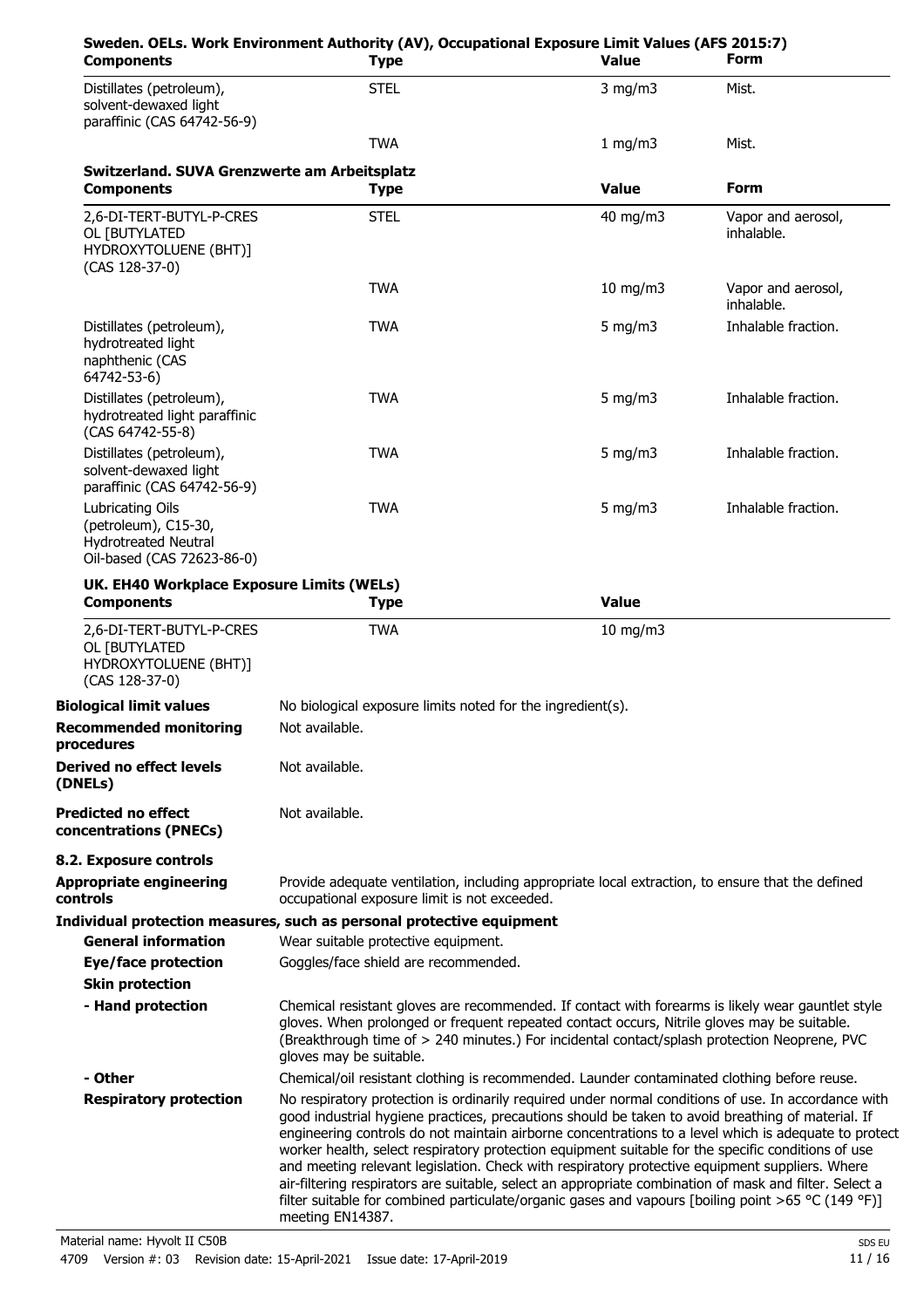| <b>Thermal hazards</b>                           | Not available.                                                                                                                                                                                                                                          |
|--------------------------------------------------|---------------------------------------------------------------------------------------------------------------------------------------------------------------------------------------------------------------------------------------------------------|
| <b>Hygiene measures</b>                          | Always observe good personal hygiene measures, such as washing after handling the material and<br>before eating, drinking and/or smoking. Routinely wash work clothing to remove contaminants.<br>Discard contaminated footwear that cannot be cleaned. |
| <b>Environmental exposure</b><br><b>controls</b> | Not available.                                                                                                                                                                                                                                          |

# **SECTION 9: Physical and chemical properties**

## **9.1. Information on basic physical and chemical properties**

| <b>Appearance</b>                                 | Clear & bright                                                                                                                |
|---------------------------------------------------|-------------------------------------------------------------------------------------------------------------------------------|
| <b>Physical state</b>                             | Liquid.                                                                                                                       |
| <b>Form</b>                                       | Liquid.                                                                                                                       |
| Colour                                            | Water White to Pale                                                                                                           |
| Odour                                             | Mild Petroleum Odor                                                                                                           |
| <b>Odour threshold</b>                            | Not available.                                                                                                                |
| рH                                                | Not applicable                                                                                                                |
| <b>Melting point/freezing point</b>               | -65 °C (-85 °F) ASTM D5950                                                                                                    |
| Initial boiling point and<br>boiling range        | 285 °C (545 °F) ASTM D2887/ ISO 3294                                                                                          |
| <b>Flash point</b>                                | 143,0 °C (289,4 °F) Pensky-Martens Closed Cup ASTM D93/ ISO 2719<br>155,0 °C (311,0 °F) Cleveland open cup ASTM D92/ ISO 2592 |
| <b>Evaporation rate</b>                           | Not available.                                                                                                                |
| Flammability (solid, gas)                         | Not available.                                                                                                                |
| Upper/lower flammability or explosive limits      |                                                                                                                               |
| <b>Flammability limit - lower</b><br>(%)          | Not available.                                                                                                                |
| <b>Flammability limit -</b><br>upper $(\% )$      | Not available.                                                                                                                |
| Vapour pressure                                   | Not available.                                                                                                                |
| <b>Vapour density</b>                             | Not available.                                                                                                                |
| <b>Relative density</b>                           | 0,89 (15 °C (59 °F) ASTM D4052/ ISO 12185)                                                                                    |
| Solubility(ies)                                   |                                                                                                                               |
| <b>Solubility (water)</b>                         | Insoluble                                                                                                                     |
| <b>Partition coefficient</b><br>(n-octanol/water) | Not established.                                                                                                              |
| <b>Auto-ignition temperature</b>                  | > 315 °C (> 599 °F) ASTM E659                                                                                                 |
| <b>Decomposition temperature</b>                  | Not available.                                                                                                                |
| <b>Viscosity</b>                                  | 9,5 cSt (40 °C (104 °F) ASTM D445)                                                                                            |
| <b>Explosive properties</b>                       | Not available.                                                                                                                |
| <b>Oxidising properties</b>                       | Not available.                                                                                                                |
| 9.2. Other information                            | No relevant additional information available.                                                                                 |

# **SECTION 10: Stability and reactivity**

| 10.1. Reactivity                            | Strong oxidising agents.                                                                                            |
|---------------------------------------------|---------------------------------------------------------------------------------------------------------------------|
| 10.2. Chemical stability                    | Stable.                                                                                                             |
| 10.3. Possibility of hazardous<br>reactions | Hazardous polymerisation does not occur.                                                                            |
| 10.4. Conditions to avoid                   | Avoid temperatures exceeding the flash point.                                                                       |
| 10.5. Incompatible materials                | Strong oxidising agents.                                                                                            |
| 10.6. Hazardous<br>decomposition products   | Upon decomposition, this product emits carbon monoxide, carbon dioxide and/or low molecular<br>weight hydrocarbons. |

# **SECTION 11: Toxicological information**

| <b>General information</b>                                                                                                           | Not available.                                                                                 |
|--------------------------------------------------------------------------------------------------------------------------------------|------------------------------------------------------------------------------------------------|
| Information on likely routes of exposure                                                                                             |                                                                                                |
| <b>Inhalation</b>                                                                                                                    | May be fatal if swallowed and enters airways.                                                  |
| <b>Skin contact</b>                                                                                                                  | Frequent or prolonged contact may defat and dry the skin, leading to discomfort and dermatitis |
| Eye contact                                                                                                                          | May be irritating to eyes.                                                                     |
| $\mathbf{M}$ , $\mathbf{M}$ , $\mathbf{M}$ , $\mathbf{M}$ , $\mathbf{M}$ , $\mathbf{M}$ , $\mathbf{M}$ , $\mathbf{M}$ , $\mathbf{M}$ |                                                                                                |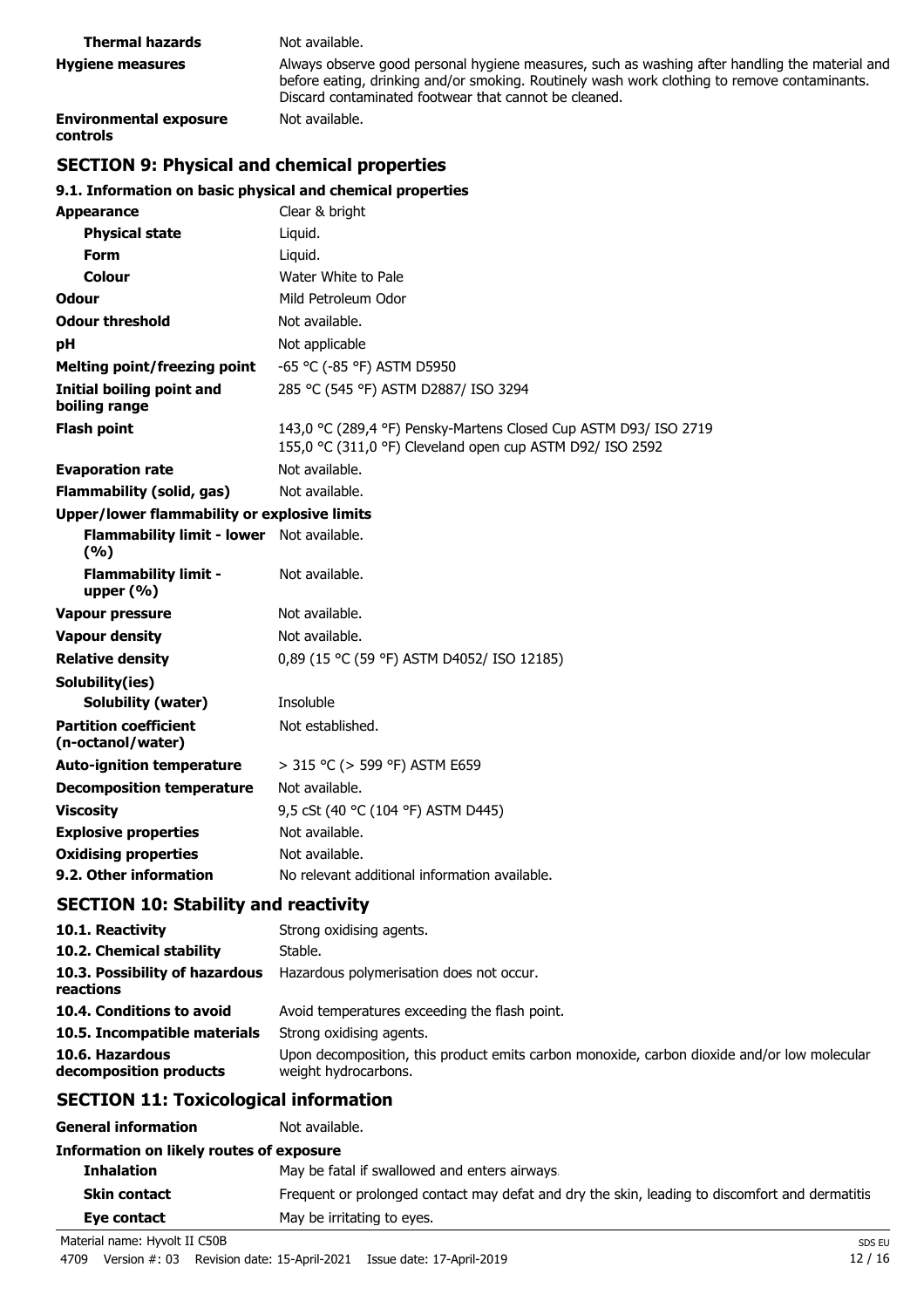| <b>Ingestion</b>                                             | May cause gastrointestinal discomfort if swallowed. Do not induce vomiting. Vomiting may<br>increase risk of product aspiration. May be fatal if swallowed and enters airways.                                    |                                                                                             |                                                                                                              |  |
|--------------------------------------------------------------|-------------------------------------------------------------------------------------------------------------------------------------------------------------------------------------------------------------------|---------------------------------------------------------------------------------------------|--------------------------------------------------------------------------------------------------------------|--|
| <b>Symptoms</b>                                              |                                                                                                                                                                                                                   | Defatting of the skin. Coughing. Shortness of breath. Discomfort in the chest               |                                                                                                              |  |
| 11.1. Information on toxicological effects                   |                                                                                                                                                                                                                   |                                                                                             |                                                                                                              |  |
| <b>Acute toxicity</b>                                        | Not applicable.                                                                                                                                                                                                   |                                                                                             |                                                                                                              |  |
| <b>Skin corrosion/irritation</b>                             | May cause defatting of the skin, but is neither an irritant nor a sensitizer.                                                                                                                                     |                                                                                             |                                                                                                              |  |
| Serious eye damage/eye<br>irritation                         | Not classified. May cause minor irritation on eye contact.                                                                                                                                                        |                                                                                             |                                                                                                              |  |
| <b>Respiratory sensitisation</b>                             | Not classified.                                                                                                                                                                                                   |                                                                                             |                                                                                                              |  |
| <b>Skin sensitisation</b>                                    | Not classified. May cause defatting of the skin, but is not an irritant.                                                                                                                                          |                                                                                             |                                                                                                              |  |
| <b>Germ cell mutagenicity</b>                                | No data available to indicate product or any components present at greater than 0.1% are<br>mutagenic or genotoxic.                                                                                               |                                                                                             |                                                                                                              |  |
| Carcinogenicity                                              | This product is not considered to be a carcinogen by IARC, ACGIH, NTP, or OSHA. Note L - Meets<br>EU requirement of less than 3% (w/w) DMSO extract for total polycyclic aromatic compound (PAC)<br>using IP 346. |                                                                                             |                                                                                                              |  |
| at work (as amended)                                         |                                                                                                                                                                                                                   |                                                                                             | Hungary. 26/2000 EüM Ordinance on protection against and preventing risk relating to exposure to carcinogens |  |
| Not listed.                                                  |                                                                                                                                                                                                                   |                                                                                             |                                                                                                              |  |
| <b>Reproductive toxicity</b>                                 |                                                                                                                                                                                                                   | Contains no ingredient listed as toxic to reproduction                                      |                                                                                                              |  |
| Specific target organ toxicity<br>- single exposure          | Not classified.                                                                                                                                                                                                   |                                                                                             |                                                                                                              |  |
| <b>Specific target organ toxicity</b><br>- repeated exposure | Not classified.                                                                                                                                                                                                   |                                                                                             |                                                                                                              |  |
| <b>Aspiration hazard</b>                                     |                                                                                                                                                                                                                   | May be fatal if swallowed and enters airways.                                               |                                                                                                              |  |
| Mixture versus substance<br><b>information</b>               | Not available.                                                                                                                                                                                                    |                                                                                             |                                                                                                              |  |
| <b>Other information</b>                                     |                                                                                                                                                                                                                   | Risk of chemical pneumonia after aspiration.                                                |                                                                                                              |  |
| <b>SECTION 12: Ecological information</b>                    |                                                                                                                                                                                                                   |                                                                                             |                                                                                                              |  |
| 12.1. Toxicity                                               |                                                                                                                                                                                                                   | Not expected to be harmful to aquatic organisms.                                            |                                                                                                              |  |
| <b>Product</b>                                               |                                                                                                                                                                                                                   | <b>Species</b>                                                                              | <b>Test Results</b>                                                                                          |  |
| Hyvolt II C50B                                               |                                                                                                                                                                                                                   |                                                                                             |                                                                                                              |  |
| <b>Aquatic</b>                                               |                                                                                                                                                                                                                   |                                                                                             |                                                                                                              |  |
| Crustacea                                                    | <b>EC50</b>                                                                                                                                                                                                       | Daphnia                                                                                     | 900 mg/l, 48 hours estimated                                                                                 |  |
| <b>Components</b>                                            |                                                                                                                                                                                                                   | <b>Species</b>                                                                              | <b>Test Results</b>                                                                                          |  |
|                                                              |                                                                                                                                                                                                                   | 2,6-DI-TERT-BUTYL-P-CRESOL [BUTYLATED HYDROXYTOLUENE (BHT)] (CAS 128-37-0)                  |                                                                                                              |  |
| <b>Aquatic</b>                                               |                                                                                                                                                                                                                   |                                                                                             |                                                                                                              |  |
| Crustacea                                                    | <b>EC50</b>                                                                                                                                                                                                       | Water flea (Daphnia pulex)                                                                  | 1,44 mg/l, 48 hours                                                                                          |  |
|                                                              |                                                                                                                                                                                                                   | Not available. * Estimates for product may be based on additional component data not shown. |                                                                                                              |  |
| 12.2. Persistence and<br>degradability                       |                                                                                                                                                                                                                   | Not inherently biodegradable.                                                               |                                                                                                              |  |
| 12.3. Bioaccumulative<br>potential                           | Bioaccumulation is unlikely to be significant because of the low water solubility of this product.                                                                                                                |                                                                                             |                                                                                                              |  |
| <b>Partition coefficient</b><br>n-octanol/water (log Kow)    | Not established.                                                                                                                                                                                                  |                                                                                             |                                                                                                              |  |
| <b>Bioconcentration factor (BCF)</b>                         | Not available.                                                                                                                                                                                                    |                                                                                             |                                                                                                              |  |
| 12.4. Mobility in soil                                       | Not available.                                                                                                                                                                                                    |                                                                                             |                                                                                                              |  |
| 12.5. Results of PBT and<br><b>vPvB assessment</b>           | Not a PBT or vPvB substance or mixture.                                                                                                                                                                           |                                                                                             |                                                                                                              |  |
| 12.6. Other adverse effects                                  | No other adverse environmental effects (e.g. ozone depletion, photochemical ozone creation<br>potential, endocrine disruption, global warming potential) are expected from this component.                        |                                                                                             |                                                                                                              |  |
| <b>SECTION 13: Disposal considerations</b>                   |                                                                                                                                                                                                                   |                                                                                             |                                                                                                              |  |
|                                                              |                                                                                                                                                                                                                   |                                                                                             |                                                                                                              |  |

### **13.1. Waste treatment methods**

**Residual waste**

Dispose of in accordance with local regulations. Avoid discharge into water courses or onto the ground.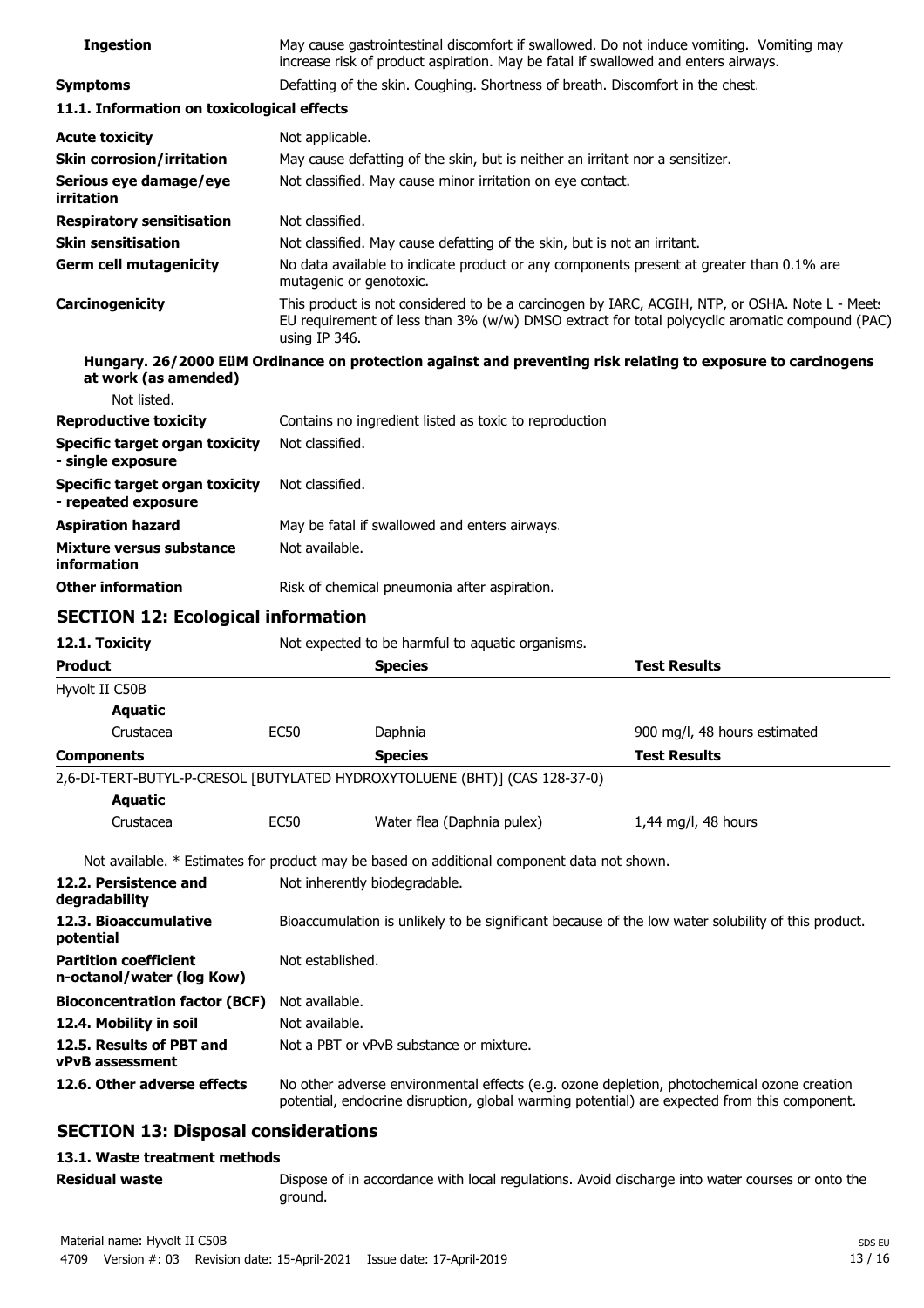| <b>Contaminated packaging</b>          | Empty containers should be taken to an approved waste handling site for recycling or disposal.<br>Since emptied containers may retain product residue, follow label warnings even after container is<br>emptied. Offer rinsed packaging material to local recycling facilities. |  |
|----------------------------------------|---------------------------------------------------------------------------------------------------------------------------------------------------------------------------------------------------------------------------------------------------------------------------------|--|
| EU waste code                          | Not applicable. Waste codes should be assigned by the user based on the application for which the<br>product was used.                                                                                                                                                          |  |
| <b>Disposal</b><br>methods/information | Disposal recommendations are based on material as supplied. Disposal must be in accordance with<br>current applicable laws and regulations, and material characteristics at time of disposal.                                                                                   |  |

# **SECTION 14: Transport information**

### **ADR**

14.1. - 14.6.: Not regulated as dangerous goods.

### **RID**

14.1. - 14.6.: Not regulated as dangerous goods.

### **ADN**

14.1. - 14.6.: Not regulated as dangerous goods.

### **IATA**

14.1. - 14.6.: Not regulated as dangerous goods.

**IMDG**

14.1. - 14.6.: Not regulated as dangerous goods.

**14.7. Transport in bulk** Not available. **according to Annex II of MARPOL 73/78 and the IBC Code General information** Not regulated as dangerous goods.

## **SECTION 15: Regulatory information**

**15.1. Safety, health and environmental regulations/legislation specific for the substance or mixture**

### **EU regulations**

**Regulation (EC) No. 1005/2009 on substances that deplete the ozone layer, Annex I and II, as amended** Not listed.

**Regulation (EC) No. 850/2004 On persistent organic pollutants, Annex I as amended** Not listed.

**Regulation (EU) No. 649/2012 concerning the export and import of dangerous chemicals, Annex I, Part 1 as amended**

Not listed.

**Regulation (EU) No. 649/2012 concerning the export and import of dangerous chemicals, Annex I, Part 2 as amended**

Not listed.

**Regulation (EU) No. 649/2012 concerning the export and import of dangerous chemicals, Annex I, Part 3 as amended**

Not listed.

**Regulation (EU) No. 649/2012 concerning the export and import of dangerous chemicals, Annex V as amended** Not listed.

**Regulation (EC) No. 166/2006 Annex II Pollutant Release and Transfer Registry, as amended** Not listed.

**Regulation (EC) No. 1907/2006, REACH Article 59(10) Candidate List as currently published by ECHA** Not listed.

### **Authorisations**

**Regulation (EC) No. 1907/2006, REACH Annex XIV Substances subject to authorization, as amended** Not listed.

### **Restrictions on use**

**Regulation (EC) No. 1907/2006, REACH Annex XVII Substances subject to restriction on marketing and use as amended**

Not listed.

**Directive 2004/37/EC: on the protection of workers from the risks related to exposure to carcinogens and mutagens at work, as amended.**

Not listed.

### **Other EU regulations**

**Directive 2012/18/EU on major accident hazards involving dangerous substances, as amended** Not listed.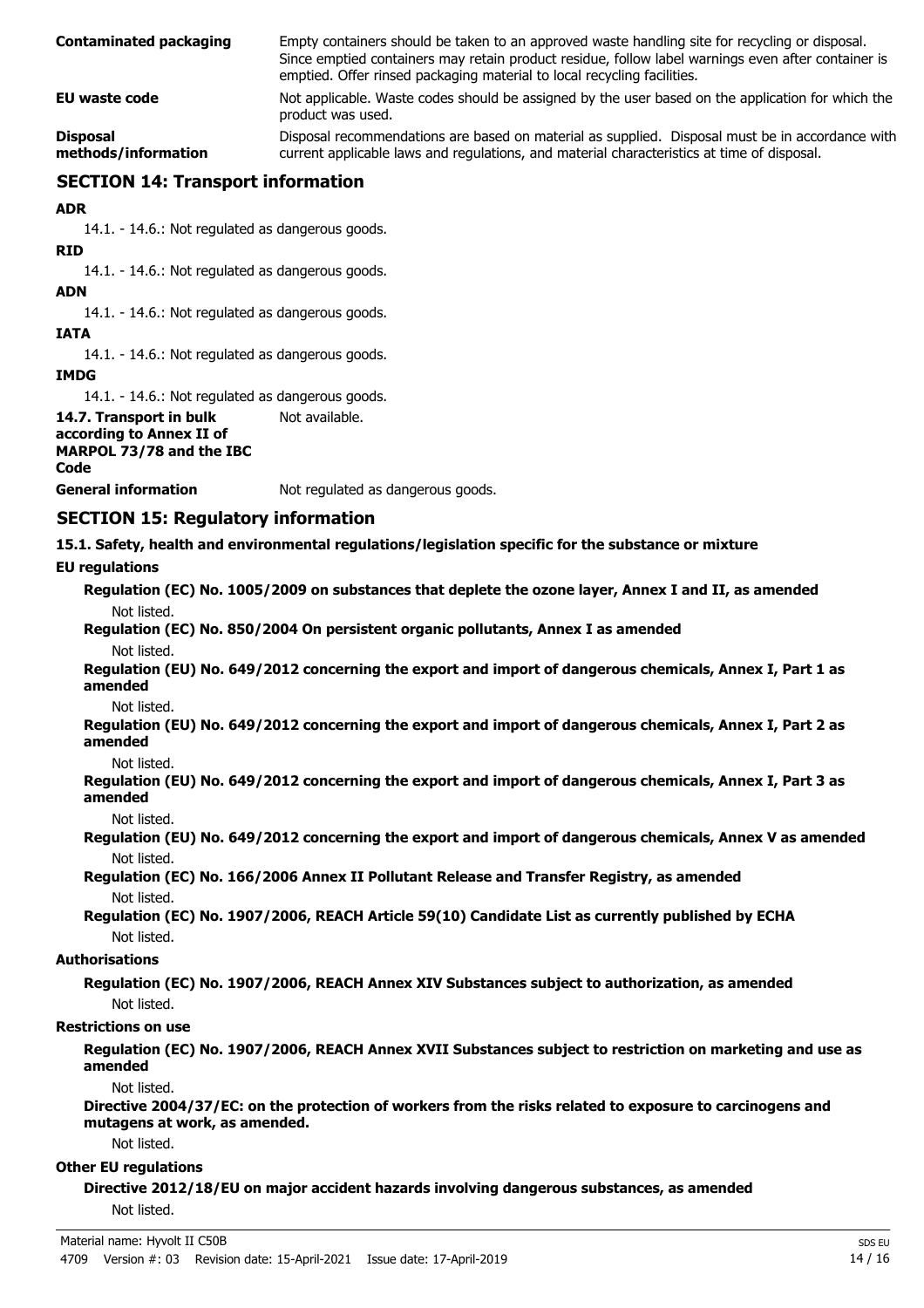| <b>Other regulations</b>            | The product is classified and labelled in accordance with EC directives or respective national laws<br>This Safety Data Sheet complies with the requirements of Regulation (EC) No 1907/2006 |                        |  |
|-------------------------------------|----------------------------------------------------------------------------------------------------------------------------------------------------------------------------------------------|------------------------|--|
|                                     | HyVolt oils are certified to be PCB-free. HyVolt oils are processed from naturally occurring raw<br>materials with no additives or recycled oils that might introduce PCB contamination.     |                        |  |
| <b>National regulations</b>         | Germany: WGK 1                                                                                                                                                                               |                        |  |
| 15.2. Chemical safety<br>assessment | No Chemical Safety Assessment has been carried out.                                                                                                                                          |                        |  |
| <b>International Inventories</b>    |                                                                                                                                                                                              |                        |  |
| Country(s) or region                | <b>Inventory name</b>                                                                                                                                                                        | On inventory (yes/no)* |  |
| Australia                           | Australian Inventory of Chemical Substances (AICS)                                                                                                                                           | Yes                    |  |
| Canada                              | Domestic Substances List (DSL)                                                                                                                                                               | <b>Yes</b>             |  |
| Canada                              | Non-Domestic Substances List (NDSL)                                                                                                                                                          | No                     |  |
| China                               | Inventory of Existing Chemical Substances in China (IECSC)                                                                                                                                   | Yes                    |  |
| Europe                              | European Inventory of Existing Commercial Chemical Substances<br>(EINECS)                                                                                                                    | <b>Yes</b>             |  |
| Europe                              | European List of Notified Chemical Substances (ELINCS)                                                                                                                                       | No                     |  |
| Japan                               | Inventory of Existing and New Chemical Substances (ENCS)                                                                                                                                     | <b>Yes</b>             |  |
| Korea                               | Existing Chemicals List (ECL)                                                                                                                                                                | Yes                    |  |
| New Zealand                         | New Zealand Inventory                                                                                                                                                                        | <b>Yes</b>             |  |
| Philippines                         | Philippine Inventory of Chemicals and Chemical Substances<br>(PICCS)                                                                                                                         | <b>Yes</b>             |  |
| Taiwan                              | Taiwan Chemical Substance Inventory (TCSI)                                                                                                                                                   | <b>Yes</b>             |  |
| United States & Puerto Rico         | Toxic Substances Control Act (TSCA) Inventory                                                                                                                                                | Yes                    |  |

\*A "Yes" indicates that all components of this product comply with the inventory requirements administered by the governing country(s)

A "No" indicates that one or more components of the product are not listed or exempt from listing on the inventory administered by the governing country(s).

# **SECTION 16: Other information**

| <b>List of abbreviations</b>                                                           | Not available.                                                                                                                                                                                                                                                                                                                                                                                                                                                                                                                                                                 |
|----------------------------------------------------------------------------------------|--------------------------------------------------------------------------------------------------------------------------------------------------------------------------------------------------------------------------------------------------------------------------------------------------------------------------------------------------------------------------------------------------------------------------------------------------------------------------------------------------------------------------------------------------------------------------------|
| <b>References</b>                                                                      | <b>ACGIH</b><br>IARC Monographs. Overall Evaluation of Carcinogenicity<br>ACGIH Documentation of the Threshold Limit Values and Biological Exposure Indices<br>Chemical Abstracts Service Registry Handbook<br>CRC: Handbook of Chemistry and Physics<br><b>ILO Safety Cards</b><br>International Labour Organization<br>International Maritime Organization Marine Pollutants List<br>NFPA Hazardous Chemical Data Sheets<br>NIOSH Pocket Guide<br>Registry of Toxic Effects of Chemical Substances (RTECS)<br>US DOT Hazardous Materials Regulations                         |
| <b>Information on evaluation</b><br>method leading to the<br>classification of mixture | Not available.                                                                                                                                                                                                                                                                                                                                                                                                                                                                                                                                                                 |
| <b>Full text of any H-statements</b><br>not written out in full under                  |                                                                                                                                                                                                                                                                                                                                                                                                                                                                                                                                                                                |
| Sections 2 to 15                                                                       | H304 May be fatal if swallowed and enters airways.<br>H350 May cause cancer.<br>H410 Very toxic to aquatic life with long lasting effects.                                                                                                                                                                                                                                                                                                                                                                                                                                     |
| <b>Revision information</b>                                                            | SECTION 2: Hazards identification: Response<br>SECTION 3: Composition/information on ingredients: Composition comments<br>Physical & Chemical Properties: Multiple Properties<br>SECTION 11: Toxicological information: Carcinogenicity                                                                                                                                                                                                                                                                                                                                        |
| <b>Training information</b>                                                            | Not available.                                                                                                                                                                                                                                                                                                                                                                                                                                                                                                                                                                 |
| <b>Disclaimer</b>                                                                      | The information provided in this Safety Data Sheet is correct to the best of our knowledge<br>information and belief at the date of its publication. The information given is designed only as a<br>guidance for safe handling, use, processing, storage, transportation, disposal and release and is not<br>to be considered a warranty or quality specification. The information relates only to the specific<br>material designated and may not be valid for such material used in combination with any other<br>materials or in any process, unless specified in the text. |